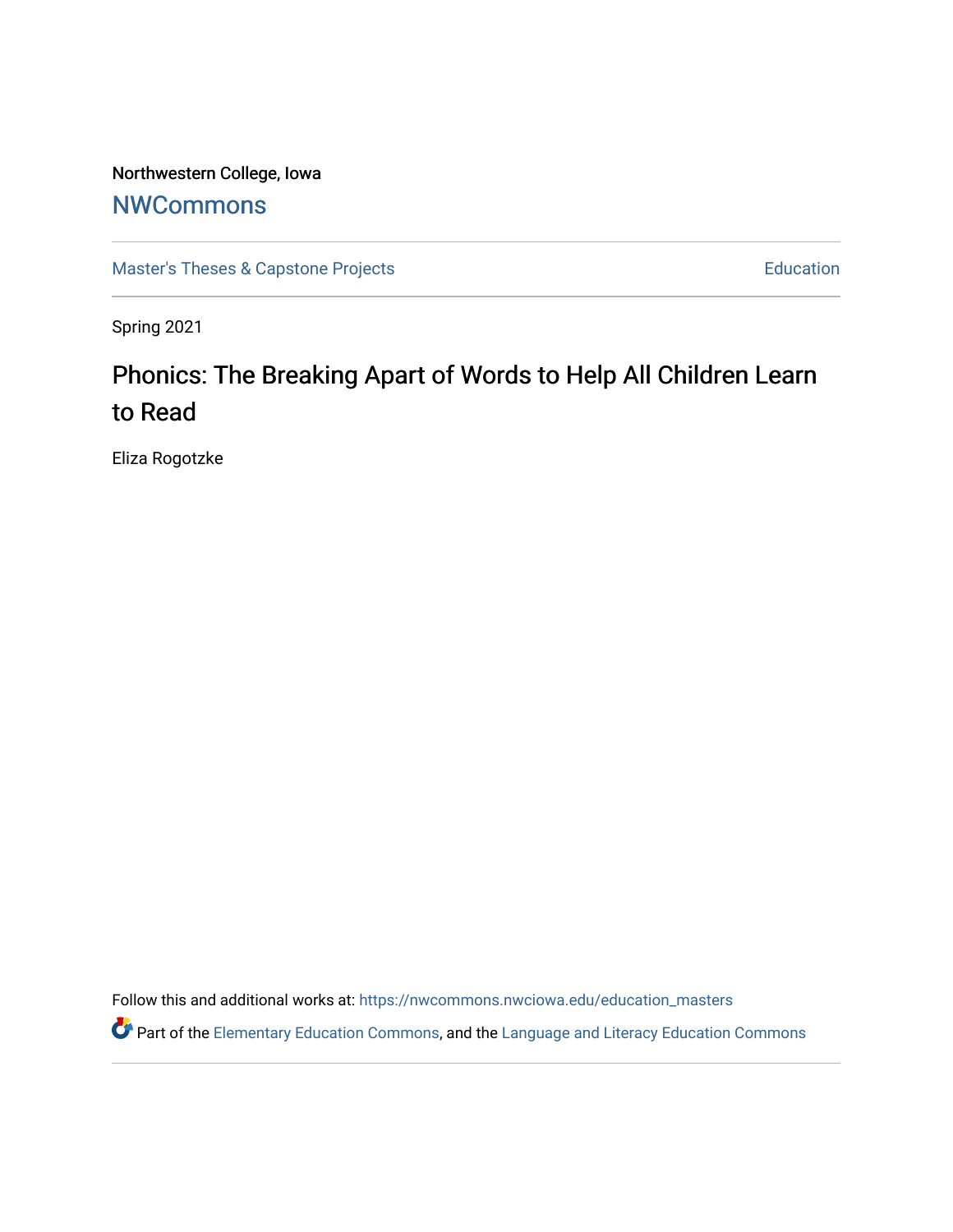# **Phonics – The Breaking Apart of Words to Help All Children Learn to Read**

Eliza Rogotzke

Northwestern College

An Action Research Project Presented in Partial Fulfillment of the Requirements For the Degree of Master of Education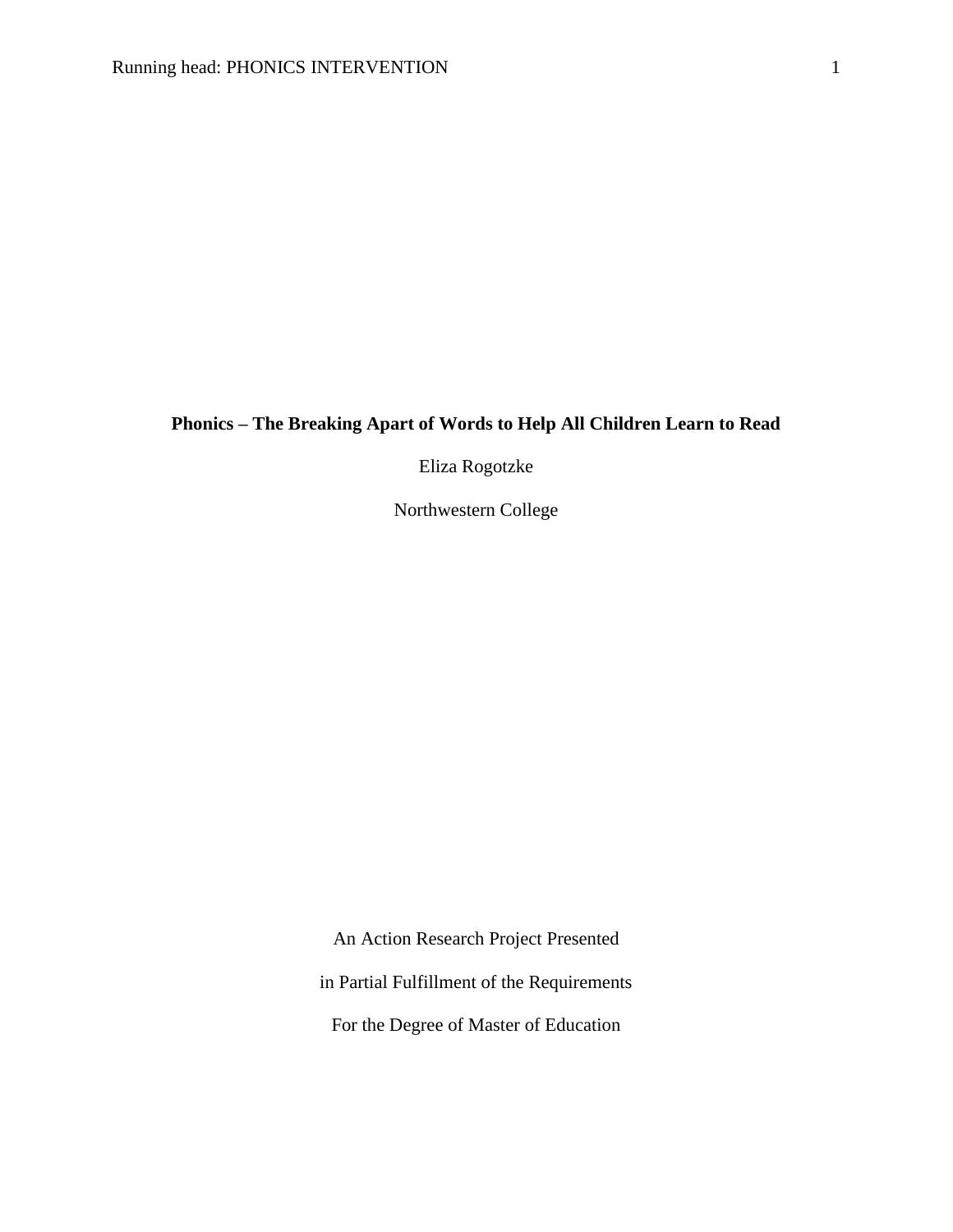#### **Abstract**

This action research project was driven by the researcher's interest in phonics based instruction to help children learn to read. Specifically, using the PRESS phonics intervention to help meet the needs of each individual learner in the experimental classroom. The researcher, a first grade teacher in her fourth year of teaching, studied her students participation in the PRESS phonics intervention. The four week intervention was conducted using the students' fluency and early reading skills to analyze the effectiveness of the PRESS phonics intervention. Throughout the four weeks, oral reading fluency along with decodable word fluency was monitored and all progress was noted for all eleven students participating in the study. Findings revealed this intervention showed increased improvement on both assessments given. These findings support the recent research about the use of research- based methods to meet student needs.

*Keywords: phonics, PRESS interventions, first grade, fluency*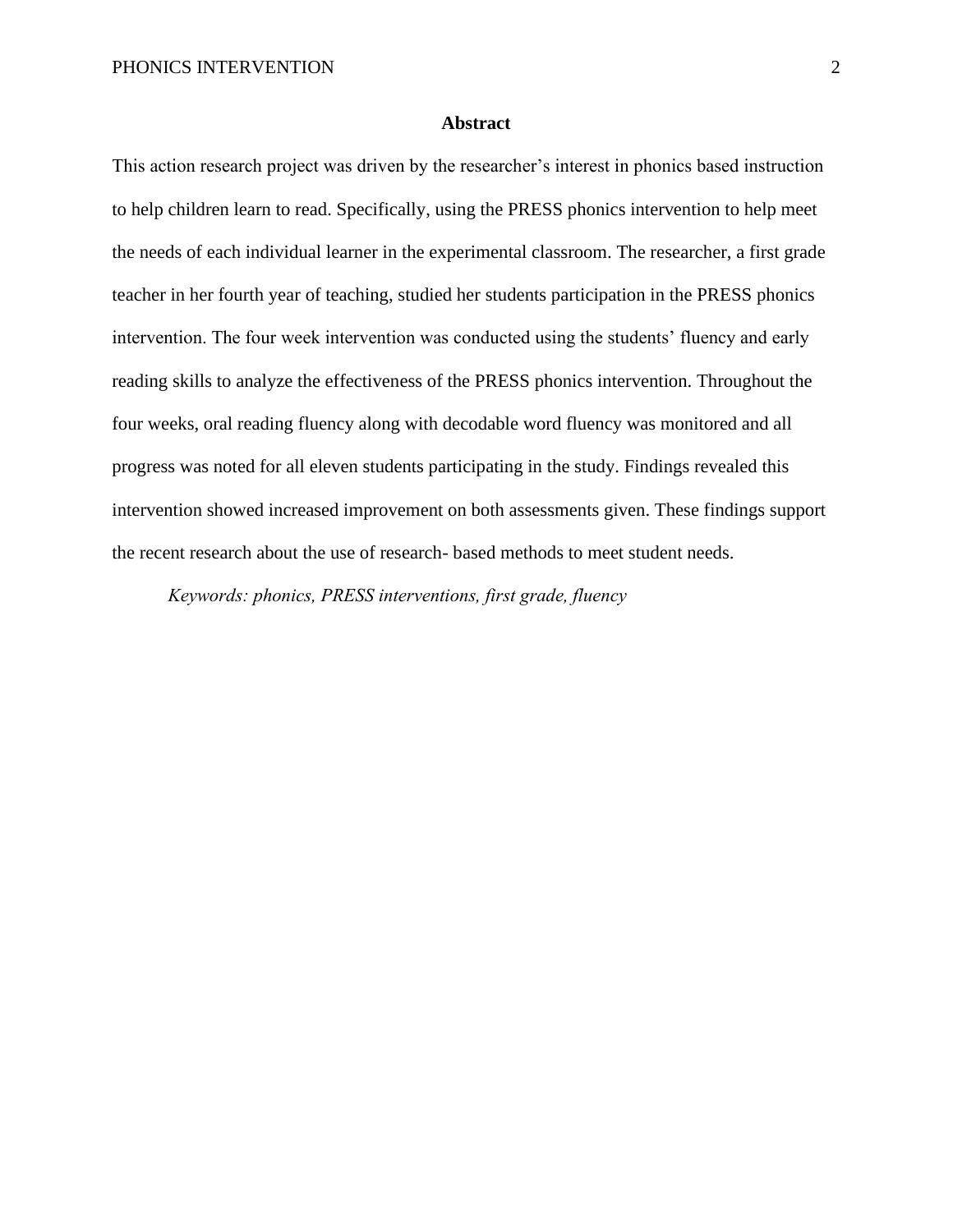To achieve success in first grade literacy, the first step is to choose from among the research-based strategies available. Educators want to choose the one which will provide the most growth during the school year as well as meet the needs of all learners in a particular classroom. The problem is there are many strategies, and it is crucial to determine which is the most effective. Literacy instruction has been an ongoing debate since the 1950s. In 1955, Rudolf Flesch's published his best-selling book titled, *Why Johnny Can't Read: And What You Can Do About It.* This controversial book harshly criticized the American education system because phonics instruction was not included in elementary classrooms (Flesch, 1955). As a result, educators were challenged, and more research began on the topic of phonics (Erhi, 2020). While there has been more interest in the benefits of phonics compared to the whole-word approach, there is still controversy surrounding literacy instruction and the most successful way to meet students' needs. A cursory search on the internet using phonics verses whole-word will bring up a plethora of sources defending or refuting each side. The goal of phonics instruction is to provide students with the tools necessary to decode any word during reading.

The purpose of this action research project is to commend phonics as a more effective strategy than the whole-word approach. Phonics instruction research that has been done since the year 2000 in elementary schools will be presented in the literature review. Notably, a phonics program called PRESS (Path to Reading Excellence in School Sites) recently developed by the University of Minnesota, will be tested in a first-grade classroom that has a variety of learners from different backgrounds. Data from action research will be analyzed to determine best outcomes and recommendations on which program to implement. With this information a deeper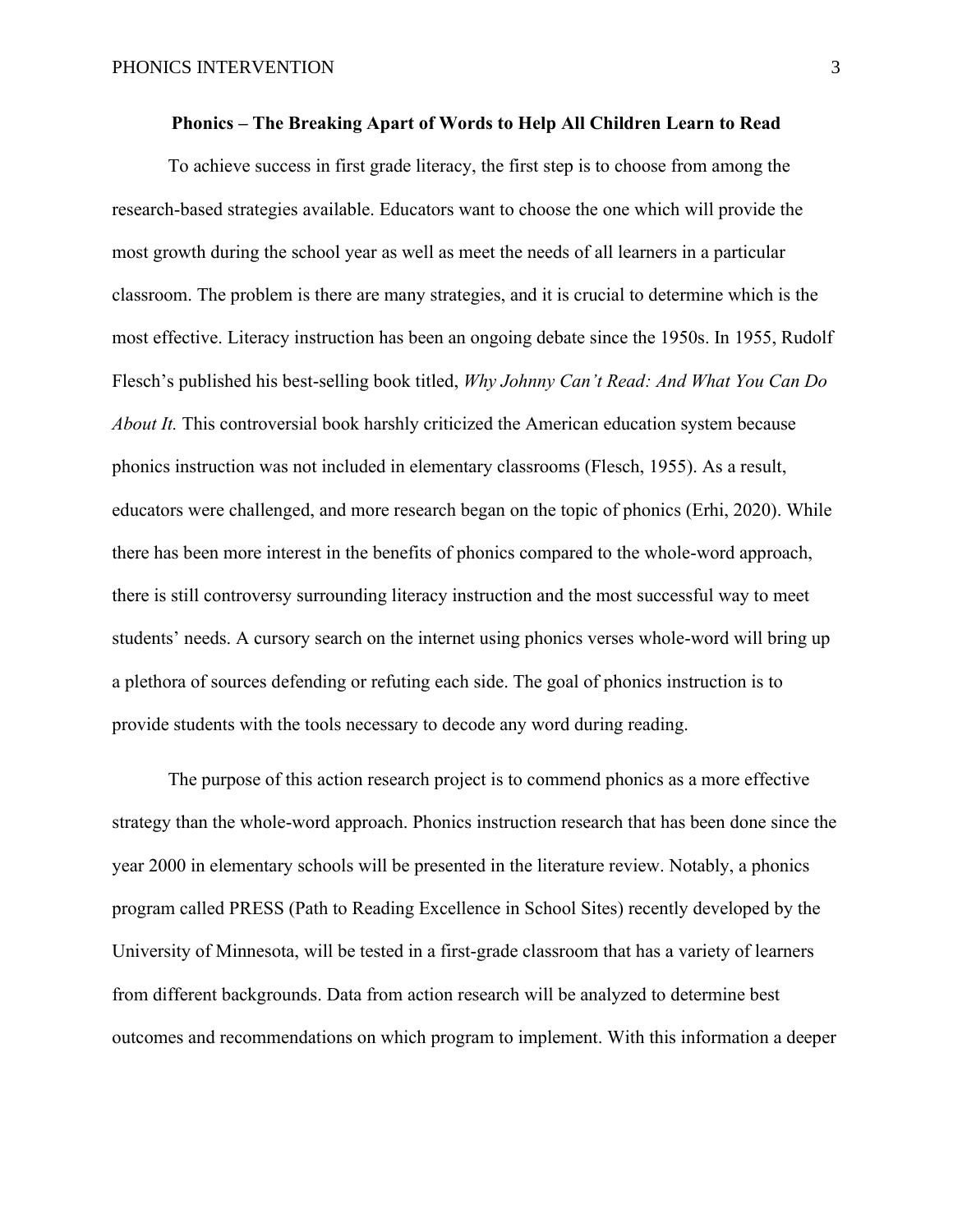understanding of phonics programs can be gained which, in turn, can help elementary schools implement the most effective literacy strategy.

With such a large pool of resources, it was important to determine which were most highly respected. Using peer-reviewed sources that focused on strategies for successful phonics instruction, a diversity of thought in the field is included. The research done narrows down the search by using methodology as the criteria and looked for research conducted in elementary classrooms only. It was also important to include sources that were critical of phonics instruction. Finding sources that are more recent helped ensure that they are addressing contemporary situations.

Using these sources, many studies clearly exposed the difficulties of whole-word instruction. On the other hand, phonics was shown to assist kids in being able to read words that they had never been exposed to previously. When taught phonics at a young age, students performed better on comprehension assessments in upper elementary grades (Roberts & Meiring, 2006). According to multiple studies, systematic phonics instruction is the most effective way to teach children from various backgrounds to learn to read. This is valuable information as it helps the many educators, who are seeking more explicit direction, which approach to teaching literacy to their students will yield the best result. This action research will determine if the PRESS phonics interventions will help improve decoding and fluency in first grade students.

As phonics instruction is investigated, it is important to consider why whole-word teaching has been so popular. The literature review will begin with that discussion and explain its deficiencies. Moving forward from whole-word instruction, the research will discuss the properties of phonics instruction and why that is beneficial for children learning to read. With a variety of phonics strategies, the differences will be explained. Reviewing the various studies,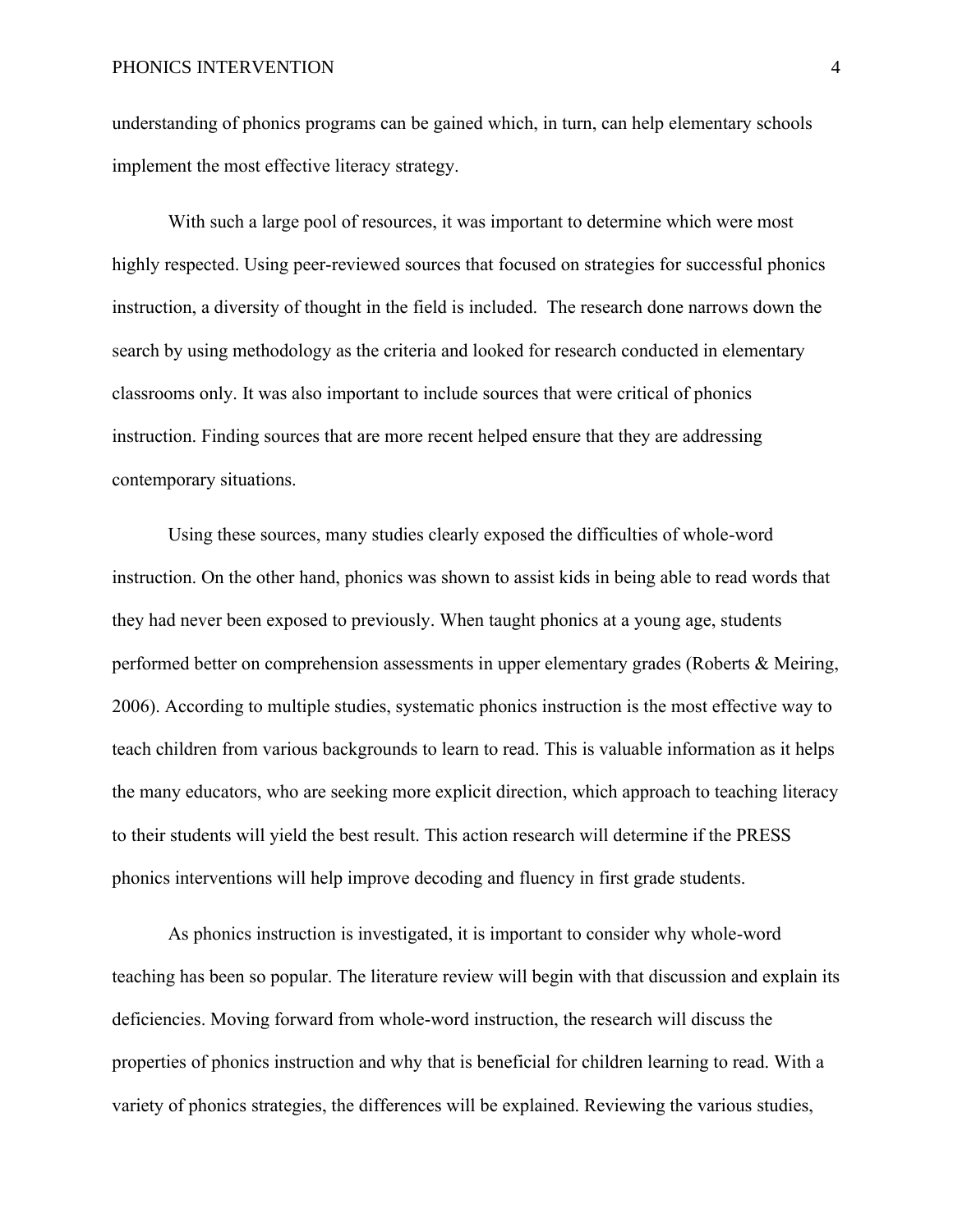the literature review will cover systematic phonics instruction; explicit phonics instruction; implications of ELL and special education students taught using phonics; and the PRESS phonics intervention. The literature review will examine the pros and cons of each. The scope of this literature review follows a thematic pattern within the different interventions and strategies.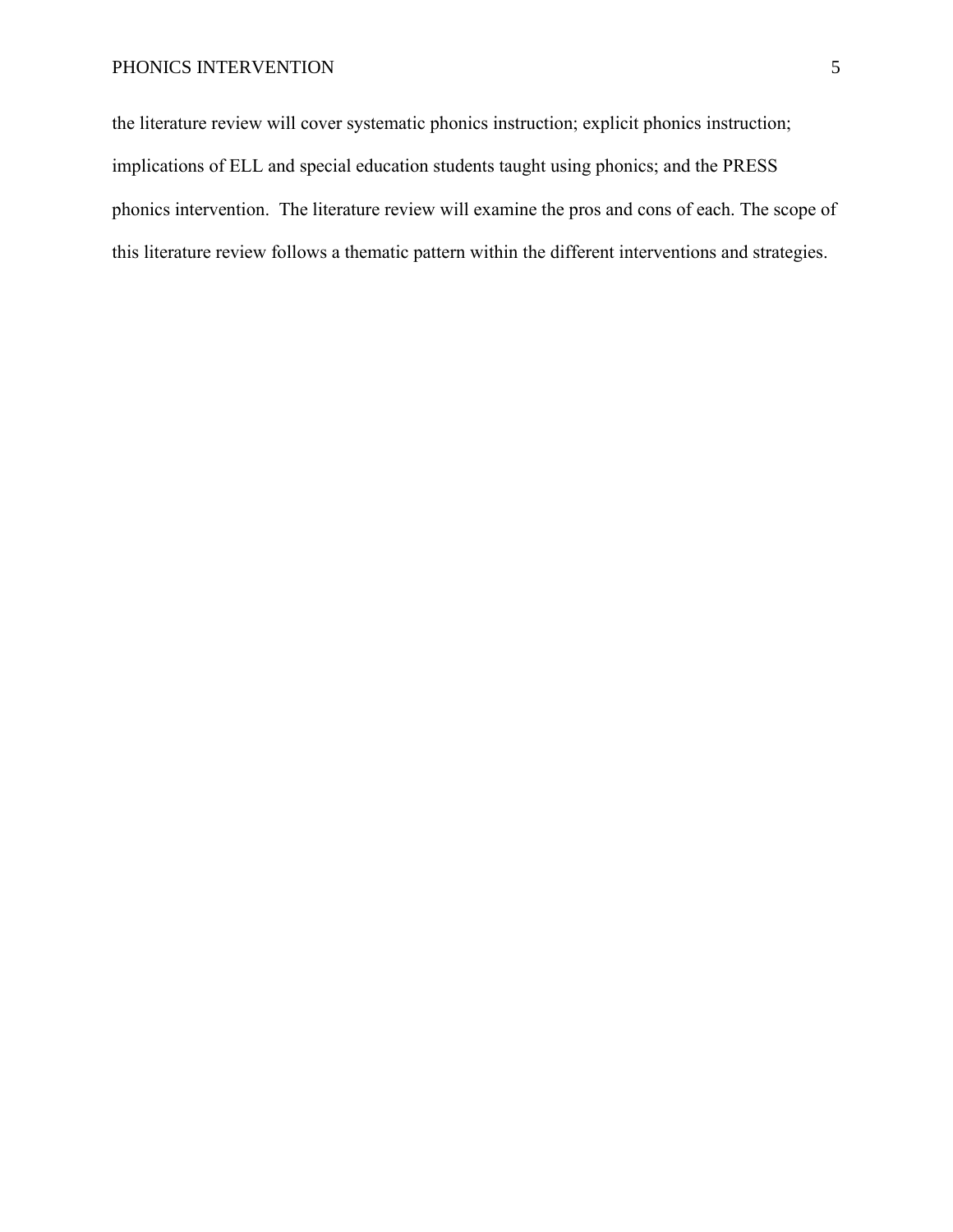#### **Literature Review**

#### **Opposing Viewpoints**

According to Merriam-Webster, whole language is defined as "a method of teaching reading and writing that emphasizes learning whole words and phrases by encountering them in meaningful contexts rather than by phonics exercises" (Merriam-Webster, n.d.). Watson discussed and defined in his article the whole language approach to literacy instruction in 1989. At that time, there were many common misconceptions about this topic and the author wanted educators and sceptics to be aware of the benefits that corresponded with this method. Watson mentioned that it was difficult to define whole language, making clear that the whole language approach is not something that can be labeled, nor can it fit into a tidy box. This practice defines teachers as classroom researchers, participants, coaches, learners, resource persons, listeners, and advocates for students. Whole language focuses on reading and retelling stories, making social and personal connections, writing, and offering teachers a flexible mindset. This reading strategy also supports the use of choice in the classroom, as well as focusing on student responsibility for learning, self-pacing and intrinsic motivation (Watson, 1989). Teachers from this study reported that their students made sufficient growth; had a new-found joy in reading; and were more creative (Watson, 1989).

Phadung, Suksklchai, and Kaewprapan published an article in *2*016 that advocated for the use of the whole language approach and using interactive electronic stories to help with word memorization and application. The methodology included a set of 30 students from the southern part of Thailand at the kindergarten level. Another group of 30 kindergarteners were in a control room and used a paper version of the electronic story used by the other group. Both groups were taught using a whole language approach for 45 minutes a day for 8 weeks. The pre-test and post-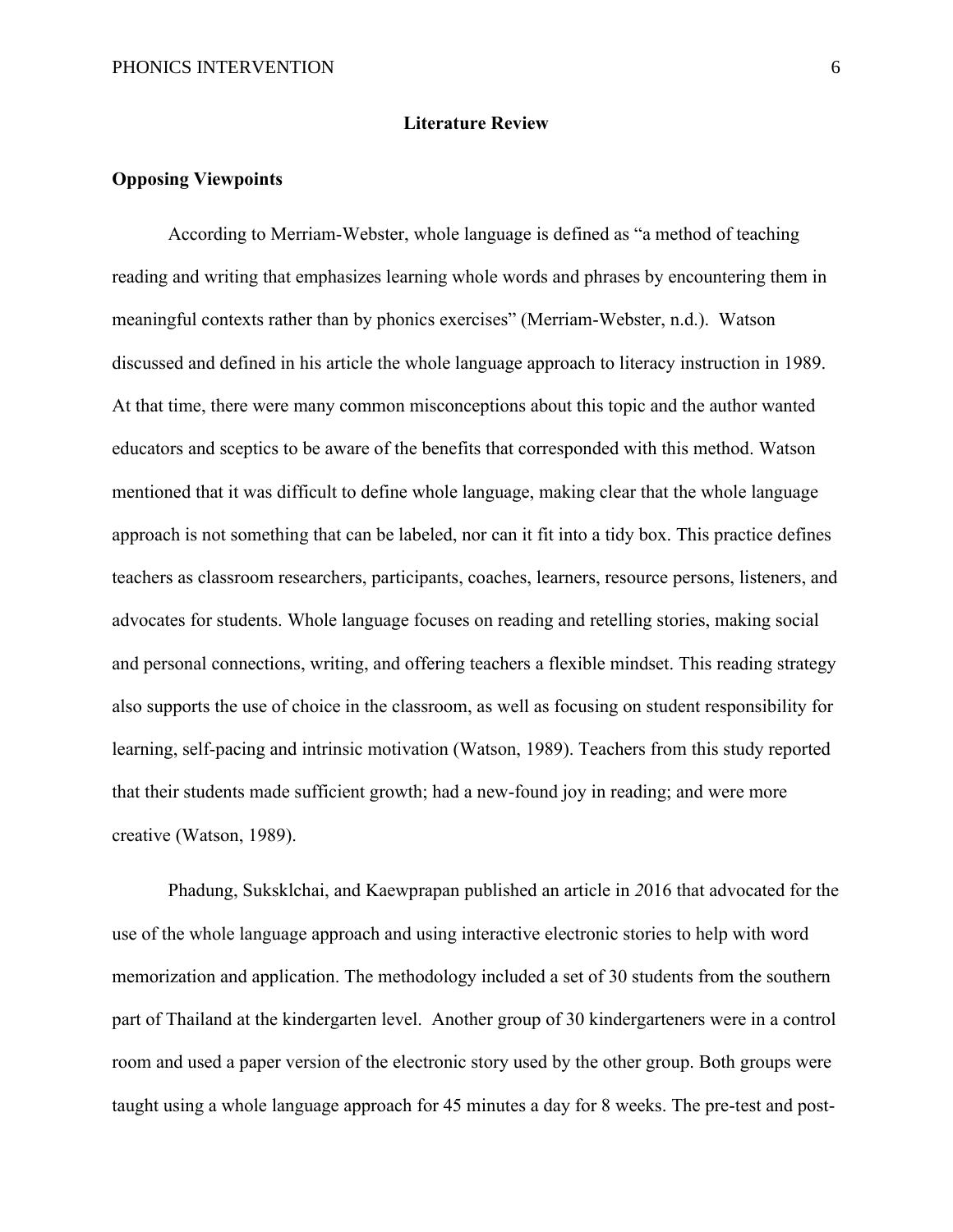test included a word recognition and story application. The results of this study showed that when they had an interactive story instead of a paper copy, the children showed significant growth in word recognition and story application (Phadung, Suksklchai, and Kaewprapan, 2016).

Sperline, Barrwasser, and Grünke (2019) used a 'reading racetrack' to commit sight words to memory to evaluate the importance of memorizing sight words to build reading fluency. The study is testing the belief that memorizing words is crucial to reading fluency success, with the intent to prove that the focus on memorizing words rather than teaching decoding skills will greatly benefit learners on their reading fluency assessments. The subjects of the study were three German students with a learning disability, who spoke English as a second language. There were also multiple baseline students who were used to assess the effectiveness of the intervention with the specified kids. The results of the study showed that all three students improved their sight word fluency, and that fluency can be achieved using very simple means (Sperline, Barwasser, and Grünke, 2019).

## **Systematic Phonics Instruction**

Richland (2020) defined systematic phonics instruction as, "a method of teaching students how to connect the graphemes (letters) with phonemes (sounds) using a clear and well thought out scope and sequence to teach kids how to read and spell." (Richland, 2020, p. 1). Instead of the focus on teaching children to memorize words as the whole language approach does, this tactic takes the time to lay out a specific plan and sequence for teaching children how to break apart words to learn to read. That way, when children come across a word they do not know, they have the skills necessary to decode the word themselves. Ehri published a study in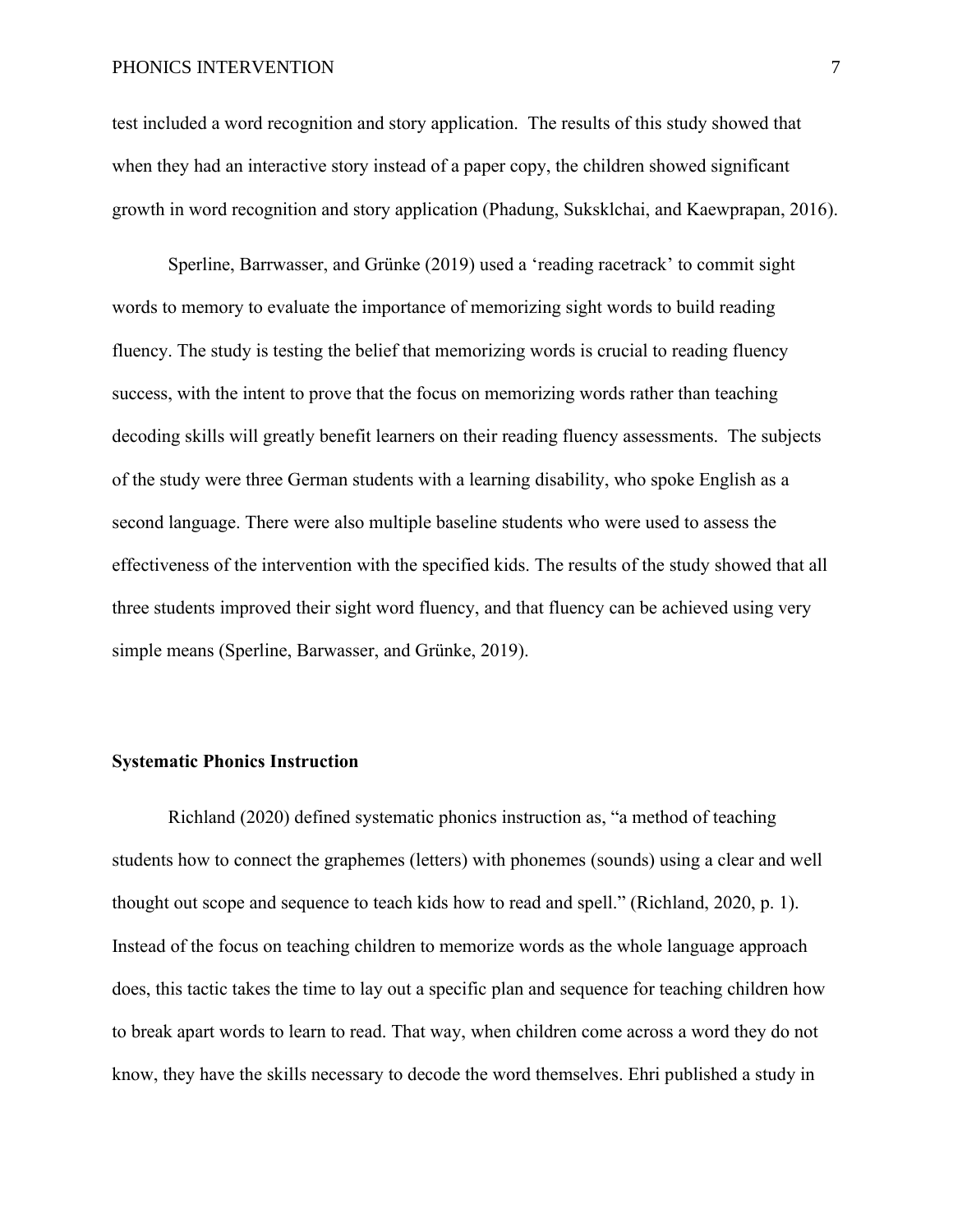2020 titled, "The science of learning to read words: a case for systematic phonics instruction." This article studied the importance of learning the science behind words. When kids learn this method and use it regularly, they become more fluent and successful readers. The researchers did several studies throughout the course of a few years with different age levels and altered methods of instruction. Ehri (2020) tested whether systematic phonics instruction was the most effective way to learn to read. Their initial studies were on third and fourth graders in their school district. They also spent time studying first graders and the effect of teaching this method of phonics instruction to them and on the outcomes when they enter third and fourth grade.

Ehri (2020) studied ten first graders. To half of them, they taught sight word reading to the students in isolation. The second half were taught the sight words through the use of meaningful sentences, how to use them, and the science behind them. They found that the first group was able to read more fluently, but the second group was able to understand what they were reading. With the third graders, they tested students by having them read texts and tested their understanding of them. They measured fluency and the ability to stop and think about what a word meant as well as what it has to do with the story (Ehri, 2020). Ehri showed that when the teacher took the time to teach the words in a meaningful way and teach the science behind the words, rather than having students simply memorize the words, they were able to more effectively understand what they read. On the other hand, while the students in the control group, the first half of first graders who learned sight words, were able to read faster, they struggled on the comprehension questions. The outcome of the study showed that the goal of reading instruction for elementary students should be to decode unfamiliar words and store spellings of words so they can read by sight. The study found that this was the best way to teach children how to learn to read more effectively (Ehri, 2020).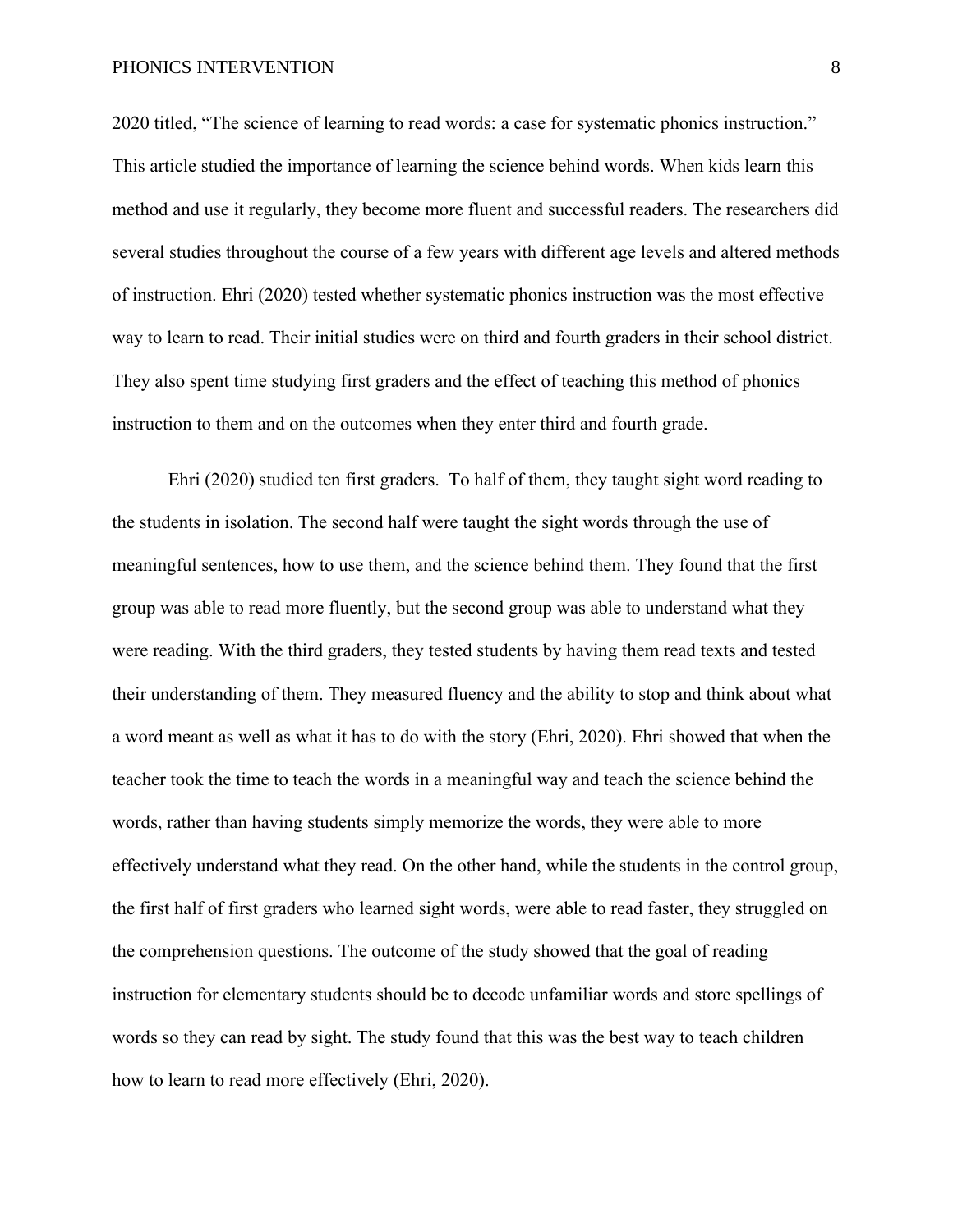Roberts and Meiring (2006) completed a study titled, "Teaching phonics in the context of children's literature or spelling: influences of first-grade reading, spelling and writing in fifthgrade comprehension." The goal of this research study was to track how first grade reading, spelling, and writing instruction influenced fifth grade reading comprehension. The participants of the study were 61 children enrolled in two first grade classrooms. There was large number of non-Caucasian students involved in the study, with 40% being African American. Their ability level ranged from low, medium, to high as you would see in any general education classroom. They were randomly assigned two groups. Each child was individually administered four tasks for reading, three spelling tasks, and one writing task at the beginning, middle, and end of first grade. One group focused more on learning phonics through experiences with individual words, and the other group focused on learning phonics skills alongside a connected text. Roberts and Meiring (2006) found that focusing on using spelling as a context for phoneme correspondence, blending, and segmenting, had a greater positive influence on both reading and spelling than teaching phonics in the context of literature. They found that the children that learned this way performed significantly better on their assessments in fifth grade compared to their peers.

The final study by McGrane, Stuff, and Hofenbeck (2019) evaluated systematic phonics instruction, determines whether the role of early reading phonics development at a young age is a solid factor in later comprehension success in the rest of their schooling. The goal is to have all six-year-old's master fundamental literacy skills and have solid phonemic awareness. This study was not looking at a particular intervention, but rather if having phonemic knowledge will help these students comprehend more efficiently when they enter fifth grade. This was a study completed in England. Data was collected from 4,641 students from 162 English schools. This included 202 classrooms and they followed students in early elementary for 4 years. The phonics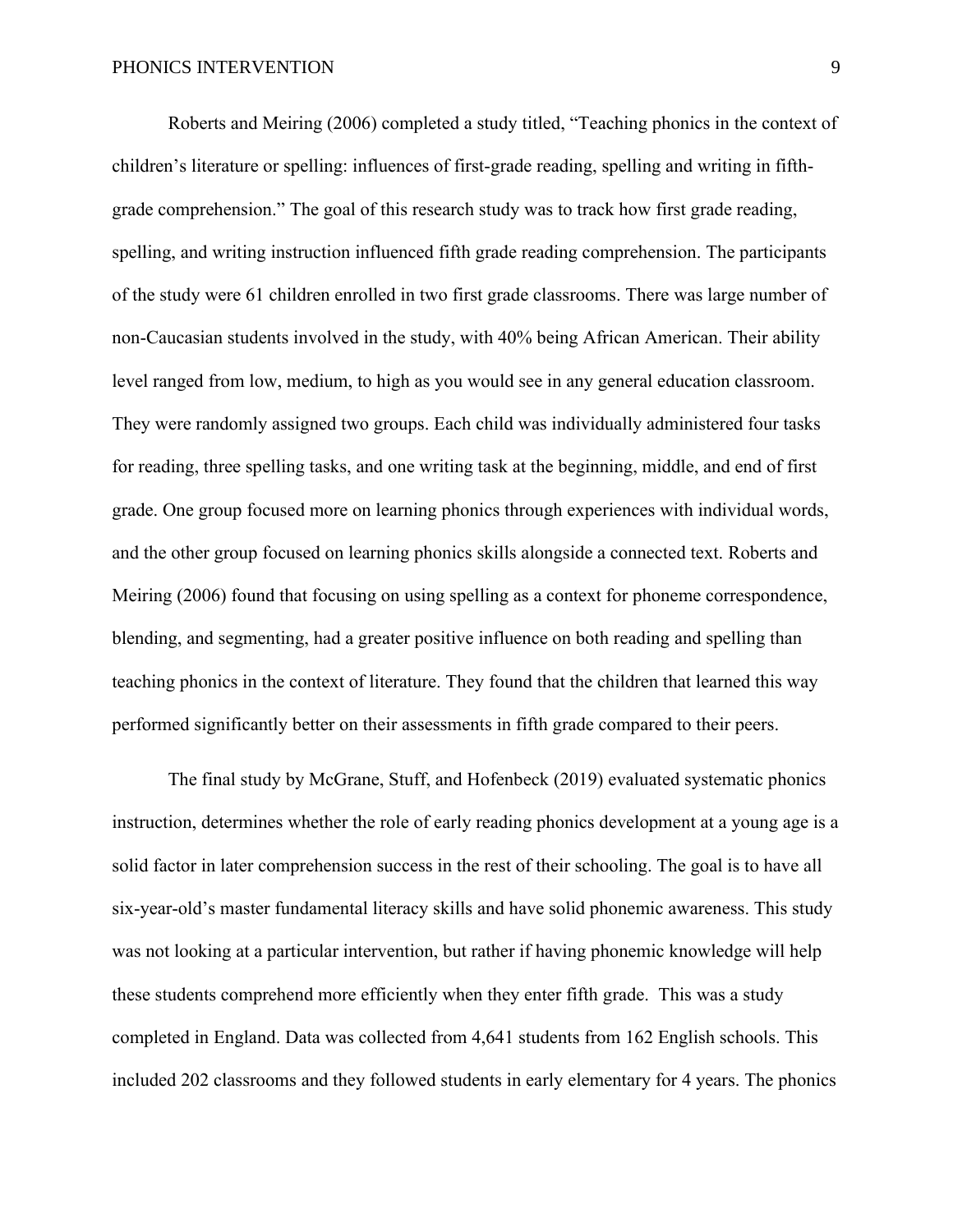screener was administered to children in the first year of the study. This screener had 20 real words and 20 nonsense words. If the child read 32 out of the 40 words, the child was reading at grade level. From this screener, they were placed into three groups. The first group was a passpass group. This group scored 32 and above correct. The next group was a fail-pass group made up of students who showed some struggle with reading the 40 words. Finally, there was a fail-fail group, whose students fell way below the mark. McGrane, Stuff, and Hofenbeck discovered that the students who failed the phonics screener the first time, and then passed the second time around (the fail-pass group), faired very well on their comprehension assessments four years later. The findings of this study show that if early reading phonemic difficulties are addressed at a young age, it will help improve the student's reading performance down the road. The study also showed that phonics checks are crucial for schools to use to identify those children to allow the students to receive adequate, robust intervention which they need to help them improve and 'catch up' to their peers performing on grade-level (McGrane, Stiff, and Hopfenbeck, 2019).

#### **Explicit Phonics Instruction**

"The term "Explicit Instruction" means that the teacher is the one who takes center stage. The teacher controls the student's learning by teaching the student. All concepts are directly and explicitly taught to students with continuous student-teacher interaction, guidance and feedback." (Richland, 2020, p. 1). There are several studies that prove that explicitly explaining phonics strategies to children is appropriate and necessary to reach understanding. However, it is not meant to be the only method of phonics instruction, rather one that is used alongside systematic phonics instruction and independent practice. A few of the research articles discussed using explicit phonics instruction alongside numerous other strategies to aid in learning. Beverly,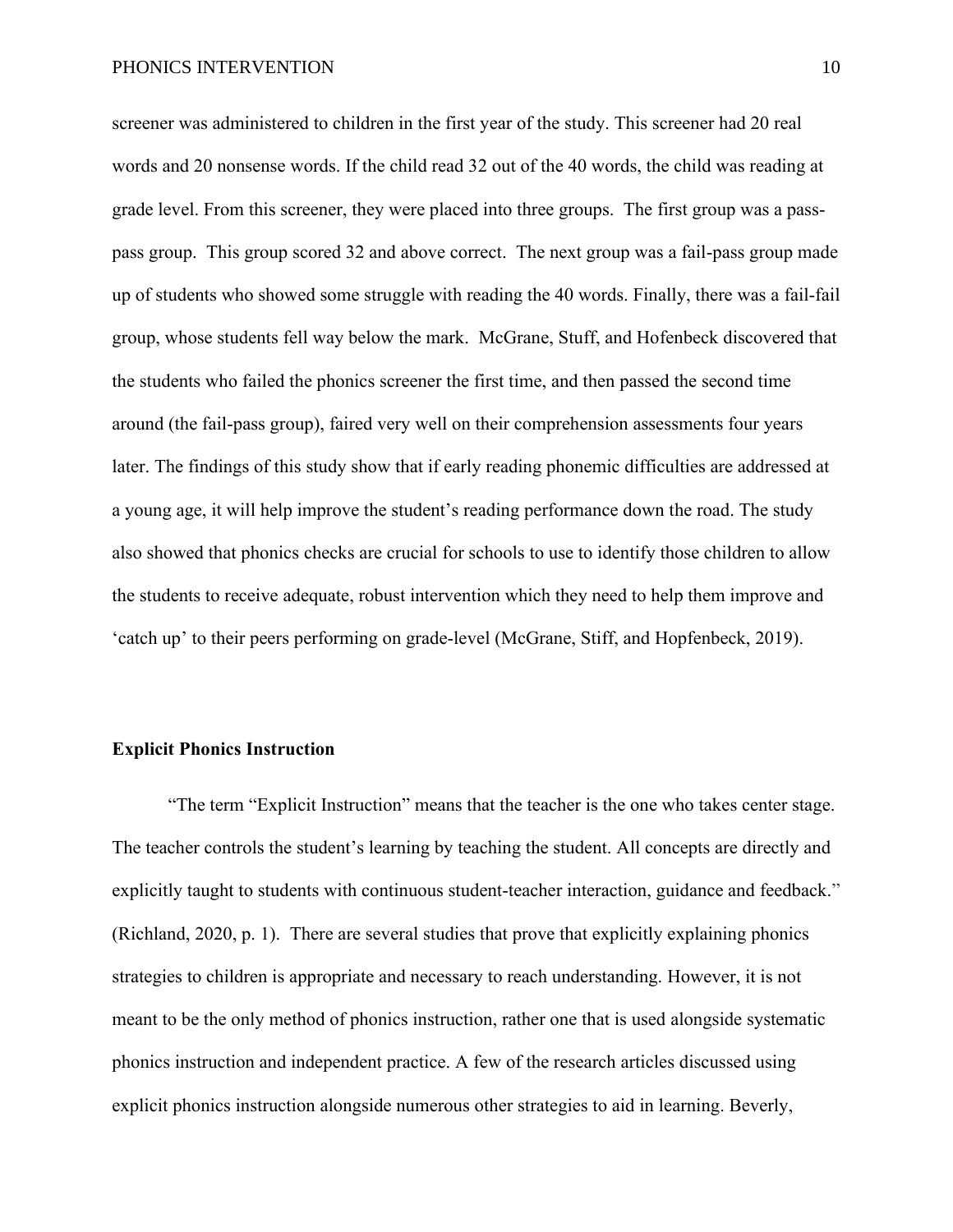Giles, and Buck wrote the first article, titled "First-grade reading gains following enrichment: phonics plus decodable texts compared to authentic literature read aloud." Written in 2009, They wanted to assess to see if using decodable texts alongside explicit phonics instruction was comparable to using different reading enrichments. There are so many options out there for interventions such as decodable books, Basals, easy readers, authentic literature, and nonfiction. All these different types of interventions and strategies have been tested and approved. However, it is hard to know which one to use and which is the most effective. That is what the author wanted to study and learn more about. Decodable books focus on a specific phonics skill with limited information per page that have a basic story structure. While there are many who endorse the use of decodable readers, there has been a lack of research regarding the usefulness of these in relation to phonics (Beverly, Giles, and Buck, 2009).

Thirty-two first graders participated in this study, and they were placed into three groups. One group practiced reading decodable texts after phonics instruction, the other heard literature read aloud, and the last group had a combination of phonics and literature. There was an unrelated classroom that did the curriculum provided by the school (Beverly, Giles, and Buck, 2009). Beverly, Giles, and Buck found that there were more gains in the three groups rather than in the unrelated classroom. They found that lower-achieving readers benefited more from phonics plus decodable text, but the higher achieving readers benefited from literature read aloud. It was determined that starting kids out with explicit phonics instruction followed by decodable texts and then moving forward into challenging and meaningful literature as they advance, was a beneficial approach (Beverly, Giles, and Buck, 2009).

Bradely and Noell (2018) looked at the importance of explicit phonics instruction. The researchers wanted to establish whether instituting explicit phonics instruction with the use of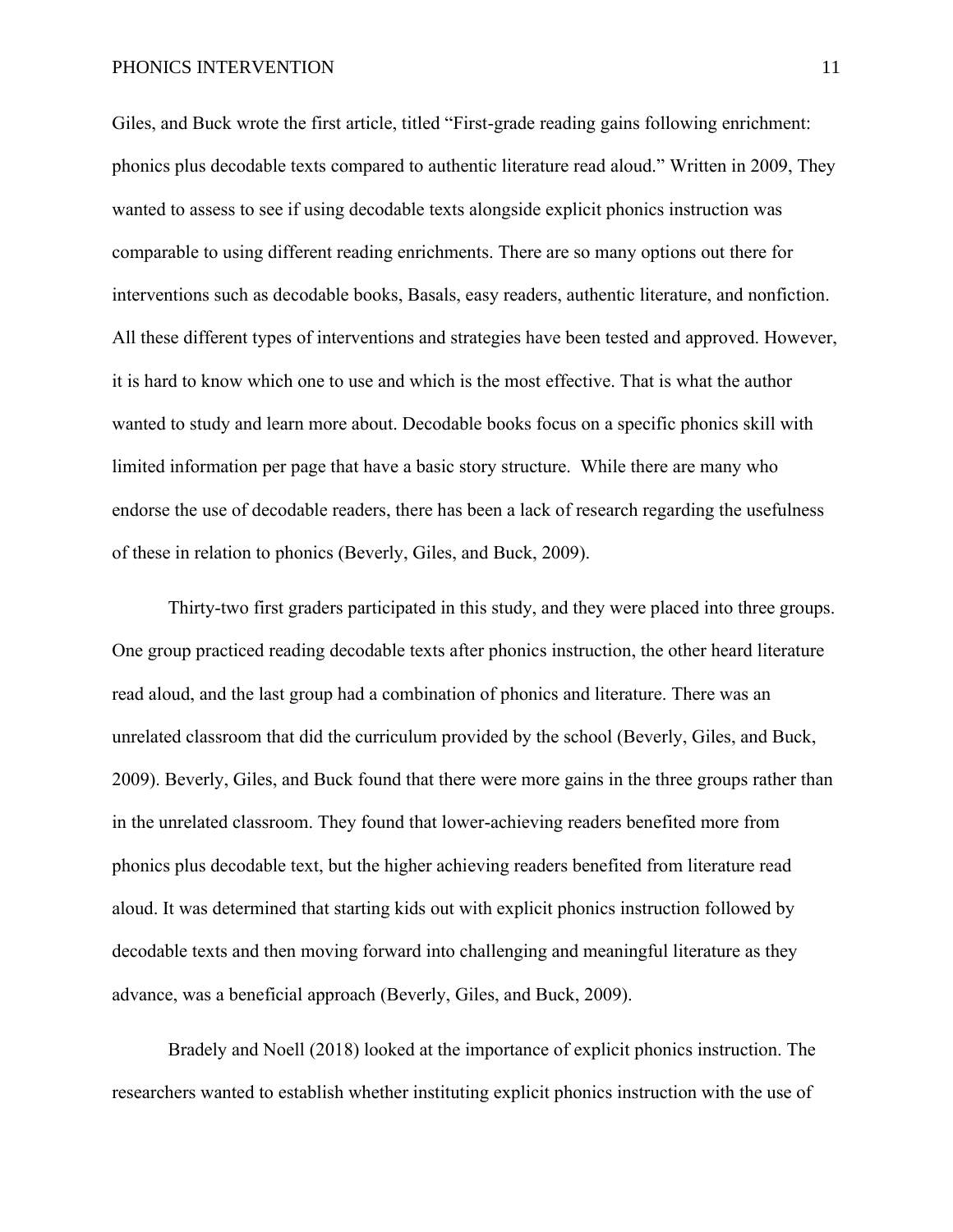delay and reward would be a successful way to help struggling readers improve in the time frame allotted. Six first grade students were a part of the study. They were identified by their teachers as struggling readers, with frustration reading rates. The setting in which they met were quiet classrooms, meeting one-to-one at the child's school. Bradely and Noell used pseudo words that matched the skill and ability level of the child they were working with. They had five sets each. When the child met with the researcher, the child would read the words on the list of the specific set they were working on. The child was allowed five seconds to read the word (known as the '5 second delay' method). If they did not get it right within the time frame, the researcher would model the sounds to the child and allow them to repeat what had been modeled. The children were rewarded with praise when they said the correct sounds. As they pass the group of words, they move on to the next until they are caught up to grade level (Bradley and Noell, 2018). Of the charts for each child, it showed an upward trend of the words that they researched, which meant that the methods they used were working. Using praise and the delay method showed an increase in the words read correctly and these children had a much better response than the control group. The study also showed that learning the phonics skills in the pseudo words had a positive impact on their scores further down the line (Bradley and Noell, 2018).

According to the research listed above, explicit phonics instruction should be utilized alongside other effective strategies. Children need to be explicitly taught phonics rules and have them modeled, and this strategy should be used before moving into independent practice. Van Gorp, Segers, and Verhoeven (2017) suggest that they must also be given specific feedback when reading on proper ways to sound out an unknown word.

#### **Special Education and English Language Learners with Phonics**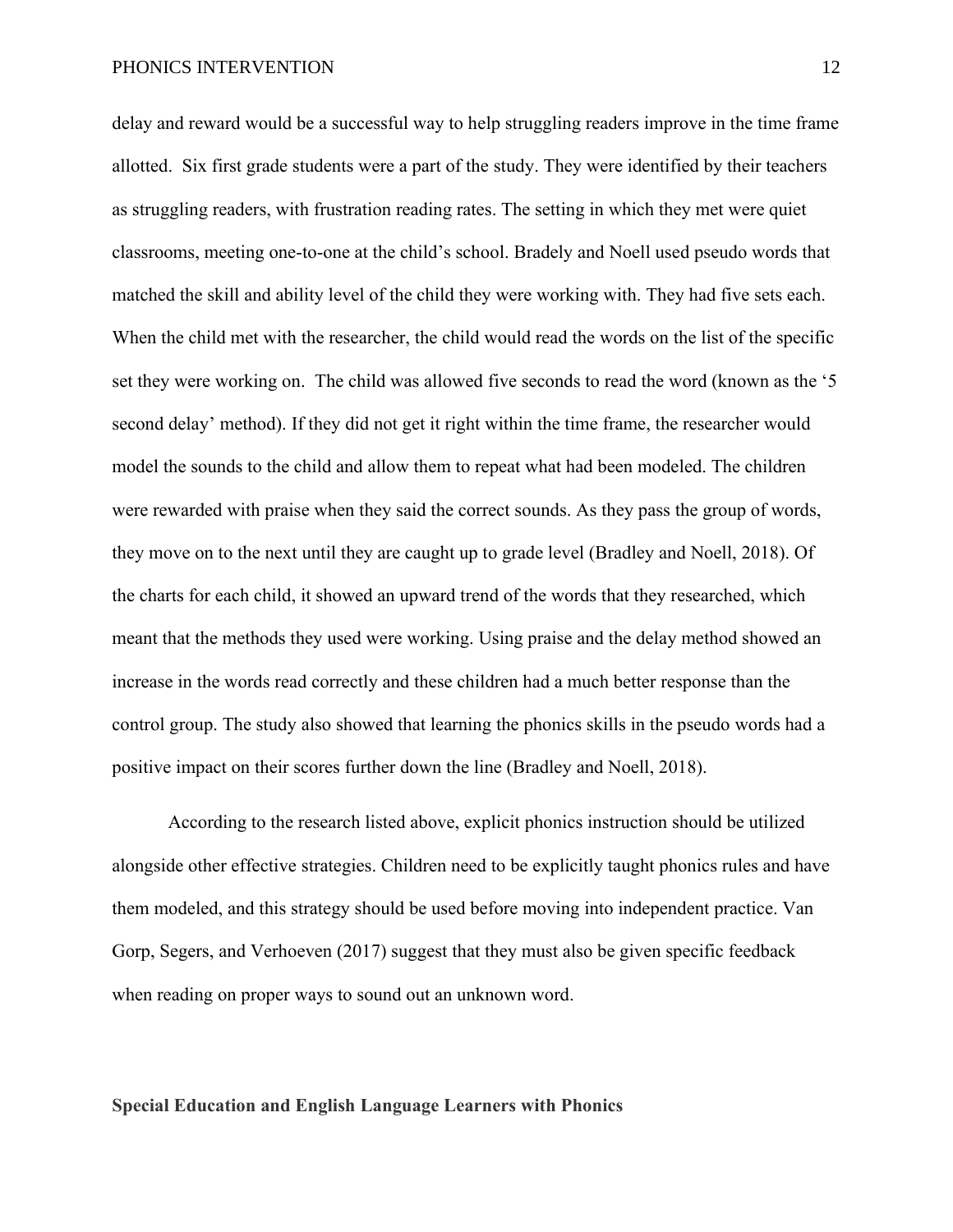Special education, English Language learners, and children in title reading highly benefit from learning to read through phonics instruction. There are several studies to prove that phonics instruction works well for all types of learners. In the first article, Mariage, Truckenmiller, Brehmer, Hicks and Chamberlain (2020) studied 48 preservice teachers taking a literacy course in special education as they looked at the primary grade struggling readers they were tutoring at the time of the course. The researchers wanted to analyze the reading scores of the children participating by utilizing phonics instruction with those students would improve those scores or not. They found that when they switched their focus to phonics instruction in the tutoring sessions, each of the children showed improvement in literacy and self-confidence. The study also showed that even when training pre-service teachers to teach special education students in this format, the performance of the students that they were teaching was similar to the performance of the students under more experienced (Mariage, Truckenmiller, Brehmer, Hicks, and Chamberlain, 2020).

Vadasy and Sanders (2012) looked at the effectiveness of phonics instruction with English language learners. This study followed a low skilled group of language minority and native English speaking students who participated in a study of a kindergarten phonics-based intervention. The researchers wanted to find out if the phonics intervention worked for English language learners coming into an American elementary school setting. There were 140 English language learners, and 103 English speaking students that took part in this study. Half of the students were being retained for simple treatment effects modeling. The other half was retained for classroom instruction modeling. Simple treatment effects on longer term outcomes were detected on word reading, spelling, and comprehension outcomes for language minority students (Vadasy and Sanders, 2012). Vadasy and Sanders found that when more time was spent on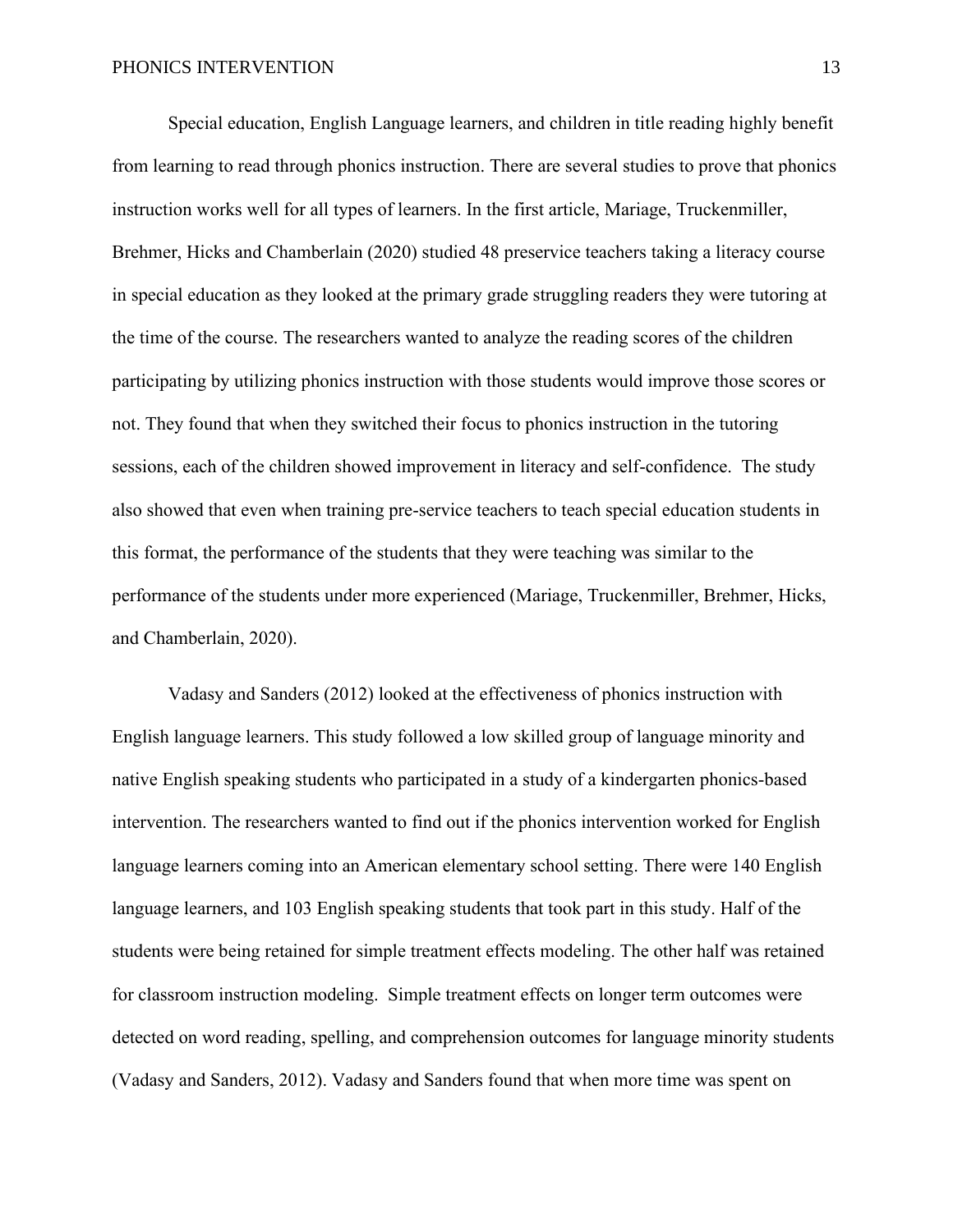phonics instruction, the students improved their reading abilities by the end of their second grade assessments. While the study found that the native English speakers did well staying in the classroom for the whole group instruction, the English language learners benefitted from phonics interventions in addition to whole group instruction (Vadasy and Sanders, 2012).

To continue looking at English language learners, Robinson (2018) evaluates and examines two reading methods – phonics based instruction and whole language learning for English Language learners. The goal of this research was to determine which was the best method for teaching non-native English speaking students to read. This study took place in a K-12 international school with 110 students in first grade, and 83 students in second grade. During the first year, whole language was taught. During the second year, intensive phonics instruction was taught to the students (Robinson, 2018). They found that the first grade students significantly benefitted from having intensive phonics instruction become as major part of the reading instruction (Robinson, 2018).

It has also been found that phonics instruction works well for children who attend title for reading; qualify for special education services in reading; and for the English language learners. One of the most common and well known interventions is called Orton-Gillingham, named after two famous researchers (Orton and Gillingham). "The Orton-Gillingham Approach always is focused upon the learning needs of the individual student. Orton-Gillingham (OG) practitioners design lessons and materials to work with students at the level they present by pacing instruction and the introduction of new materials to their individual strengths and weaknesses." (2019). The goal of this program was to meet the needs of all learners in any classroom.

A study was completed by Sayeski, Earle, Davis, and Calamari (2019) on this intervention. This article was written by special education teachers that wanted to test how Orton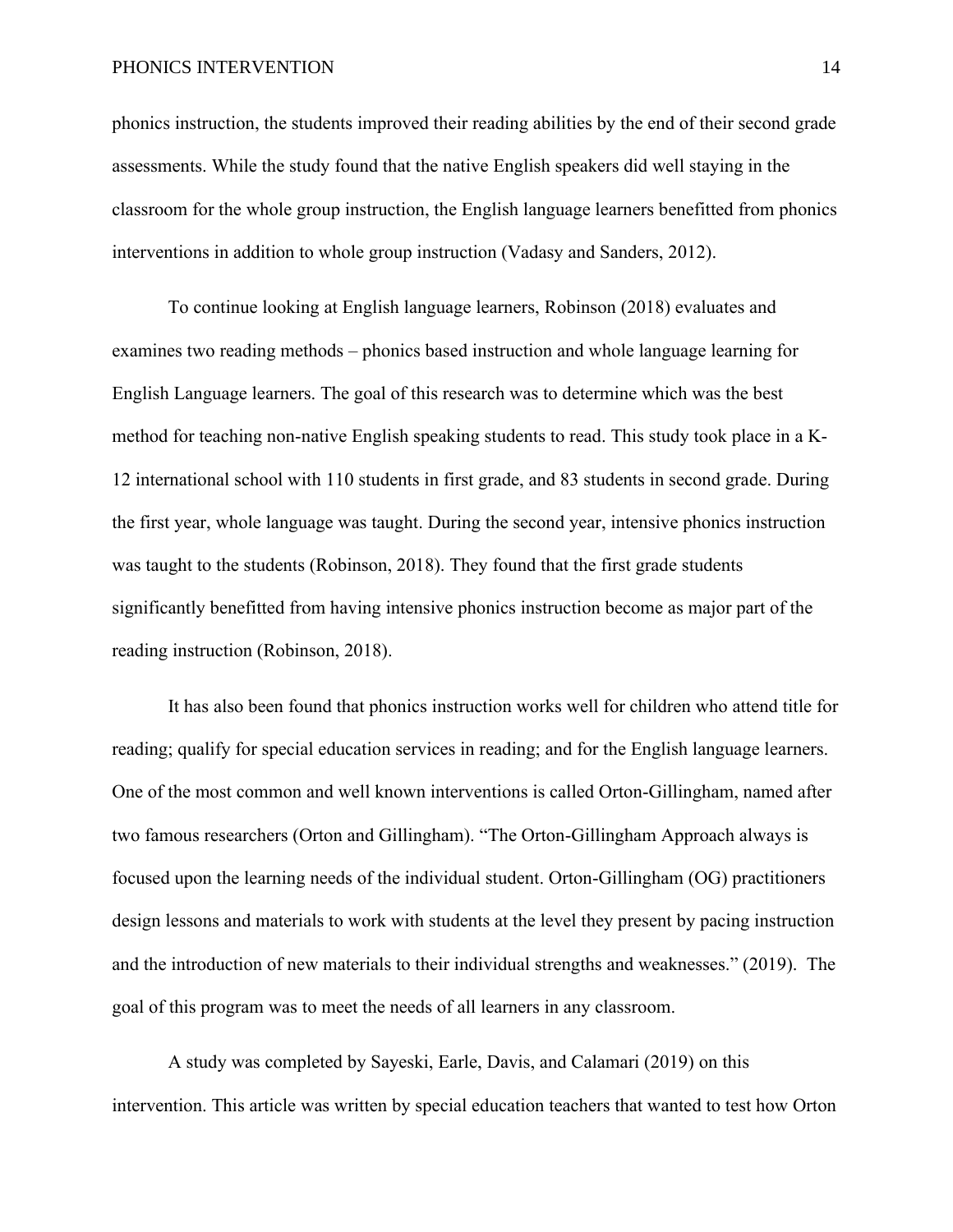Gillingham helps students with dyslexia. They investigated numerous peer reviewed sources and peer reviewed journals. Their study was provided to the teachers that want to learn more about Orton Gillingham and the effectiveness of the practice (Sayeski, Earle, Davis, & Calamari, 2019). The features of the Orton-Gillingham approach are: direct, systematic, incremental, and cumulative lessons. Cognitive explanations help explain the skill during the process, as well as diagnostic and prescriptive methods. The focus of the program is phonics and the premise is that children learn to read best when breaking down words and learning each of their meanings. Earle found that reading programs that provided basic and advanced phonemic awareness instruction, decoding instruction, and provided several opportunities to connect reading skills to a text have shown to have great success in reading programs. Orton Gillingham has all of these features except the advanced phonemic awareness aspect of the preferred system (Sayeski, Earle, Davis, & Calamari, 2019).

Ritchey and Goeke (2006) review Orton-Gillingham looks at the effectiveness of the Orton-Gillingham based reading instruction. They did 12 studies to test the quality and effectiveness of this reading program. Their goal was to determine the best method for providing reading interventions to special education students. In their studies, they were comparing their schools reading intervention program to the Orton-Gillingham approach. (Ritchey & Goeke, 2006). Of the twelve studies reported, five stated that this method was more effective than the control interventions, four mentioned that this was more effective than at least one (but not all) of the interventions, two stated that the control intervention was more effective, and one did not see any significant differences. Part of the reason for the differences was determined to be the grade level of the participants in the study, finding that the younger grades performed better. Ritchey and Goeke (2006) stated that when they gave the interventions to the high risk students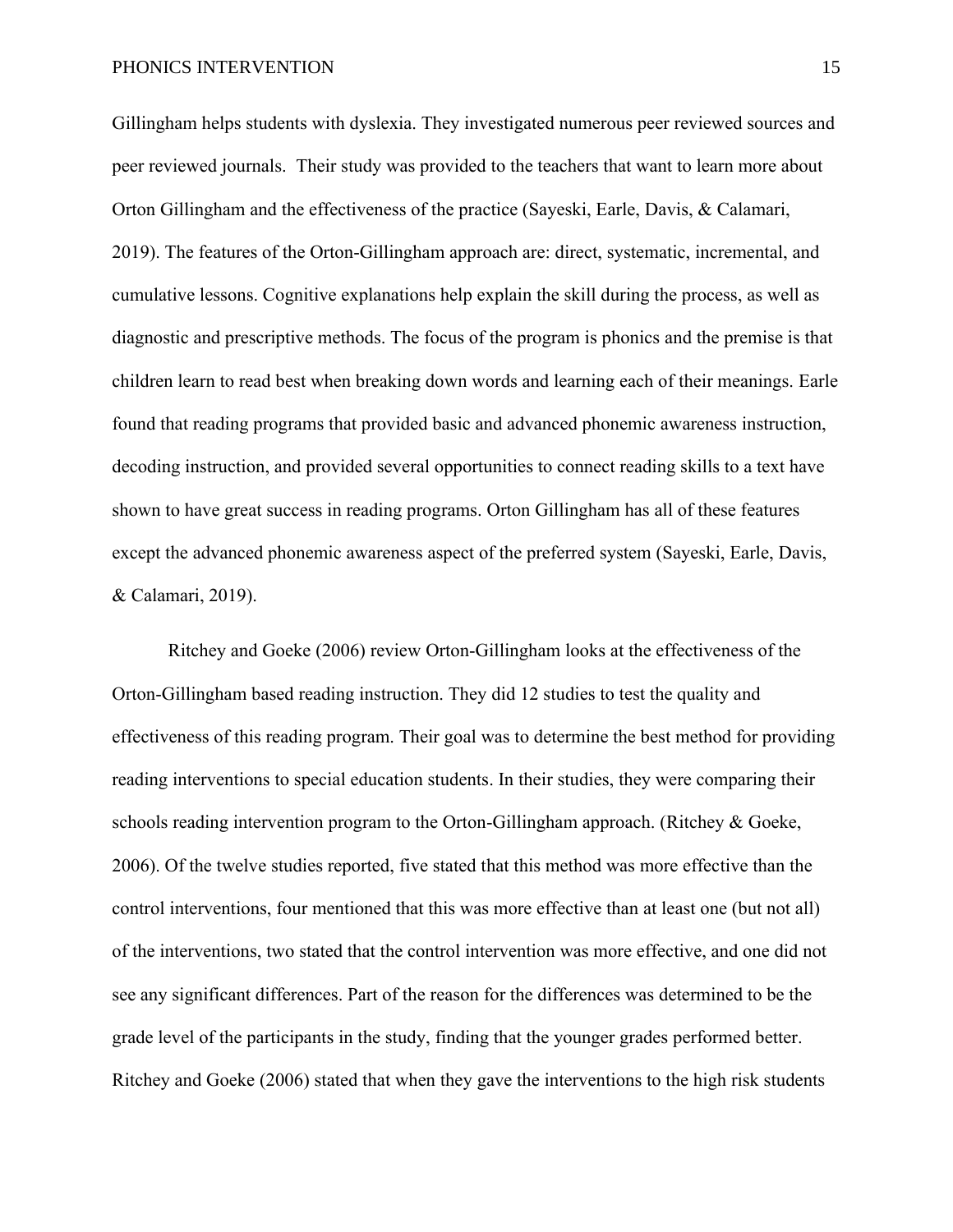in a first grade class, they saw their performance increase from .75-2.88. Therefore, this program shows to be most effective when taught in an elementary setting.

#### **The PRESS Framework**

The Minnesota Center for Reading Research defines PRESS as an acronym for the Path to Reading Excellence in School Sites. "It is a framework that structures literacy achievement in grades K-5 within contexts of multi-tiered systems of support or Reponses to Intervention. The primary goal of PRESS is to work with teachers and administrators to establish school-based systems and practices for all K-5 students to become capable readers." (Minnesota Center for Reading Research, 2018) (see Appendix A). PRESS believes that in order to be a fluent reader that is able to comprehend what is read, the child must have a solid foundation for this to take place. Each skill builds upon the other. A child cannot be proficient in phonics without first being proficient in phonemic awareness, and so on (Minnesota Center for Reading Research, 2018).

There have been some research studies completed using this framework, either during the process of the research development or after completion of the program. Burns, Karich, Maki, Anderson, Pulles, Ittner, McComas and Helman (2015) examines children in tier 1 reading. The main reason for the study was to focus research around children reading at grade level and determine ways to help them, thereby encouraging more growth. Other studies have tended to focus on tier 3 students to find the best ways to meet their needs to increase reading fluency. For this study, the researchers felt it was time to find the best ways to increase tier 1 engagement and success. Determining how to help tier 1 students is the pathway to success to building success in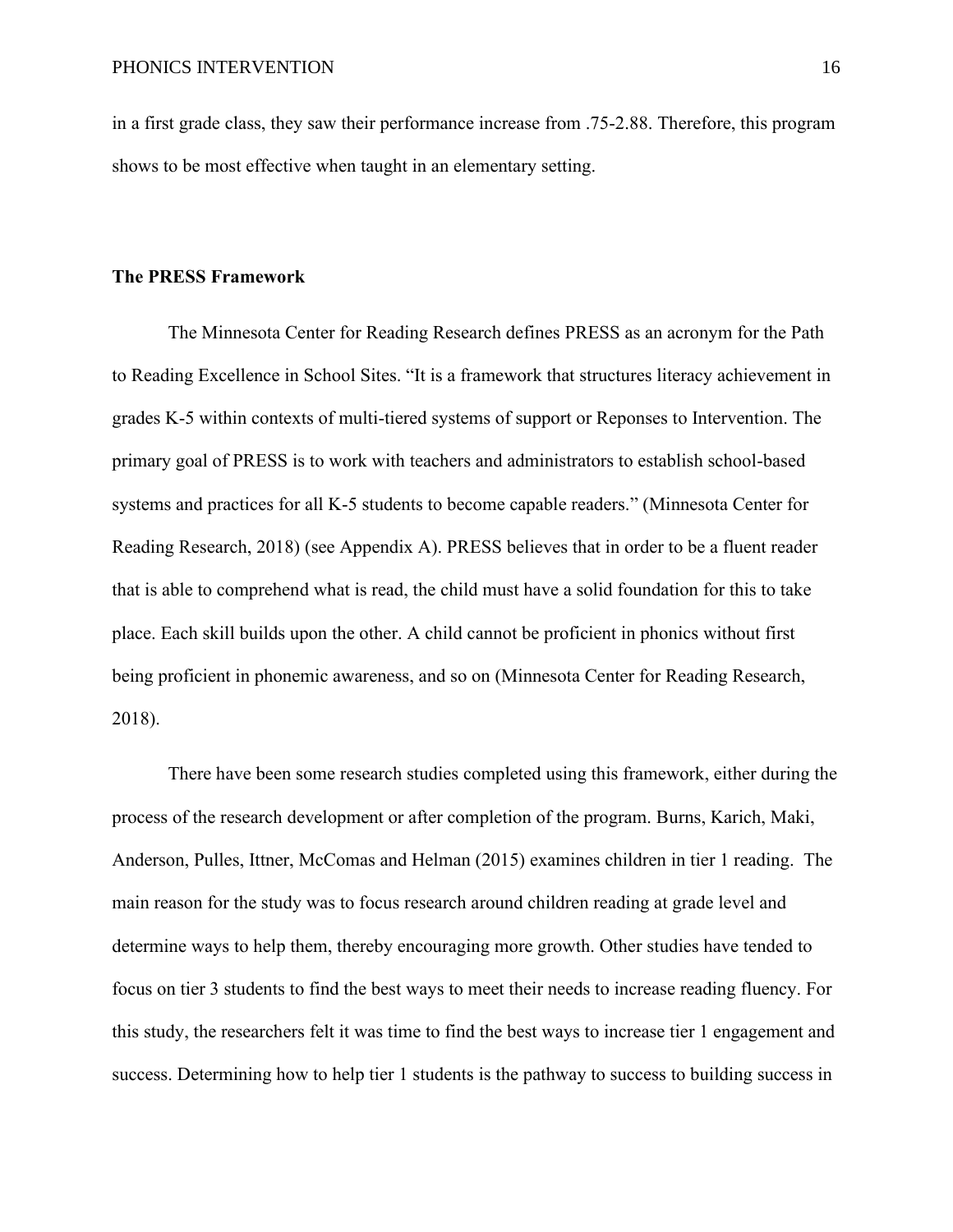Response to Intervention programs (Burns, Karich, Maki, Anderson, Pulles, Ittner McComas, and Helman, 2015). The PRESS intervention was administered to 41 students in two fourth grade classrooms. The researchers found that only 35% of the nation's fourth grade students scored in the proficient range of their state testing, so the goal was to increase that numbes. The study revealed that this intervention helped improve reading proficiency with fourth graders and helped give tier 1 fourth grade students the skills and strategies they needed to meet the standards of state wide assessments (Burns, Karich, Maki, Anderson, Pulles, Ittner McComas, and Helman, 2015). The authors encouraged more research to be done on children reading at grade level to help increase proficiency on state reading exams.

The same group of researchers performed a study on the relationship between language proficiency and growth during the PRESS reading interventions. In their article, they discuss English language learners and their difficulties with basic English as a result of low language proficiency. The authors looked at the PRESS intervention to analyze and chart the growth of reading proficiency to determine if using this program with ELL students was successful (Burns, Frederick, Helman, Pulles, McComas, and Aguilar, 2017). For this study, 201 second and third students with a variety of home lives participated in this study. Burns, Frederick, Helman, Pulles, McComas, and Aguilar selected students that had a low reading score in fluency and fell below benchmark. The children received the intervention four days a week for an entire school year. Students who participated in the study had the highest growth on the ACCESS test for English Language Learners in the period from the spring of the prior year to the following spring (Burns, Frederick, Helman, Pulles, McComas, and Aguilar, 2017).

Not only did the PRESS intervention show great growth in ELL students, but it helped children reach proficiency on the fourth grade high stakes reading test. Given the good outcome,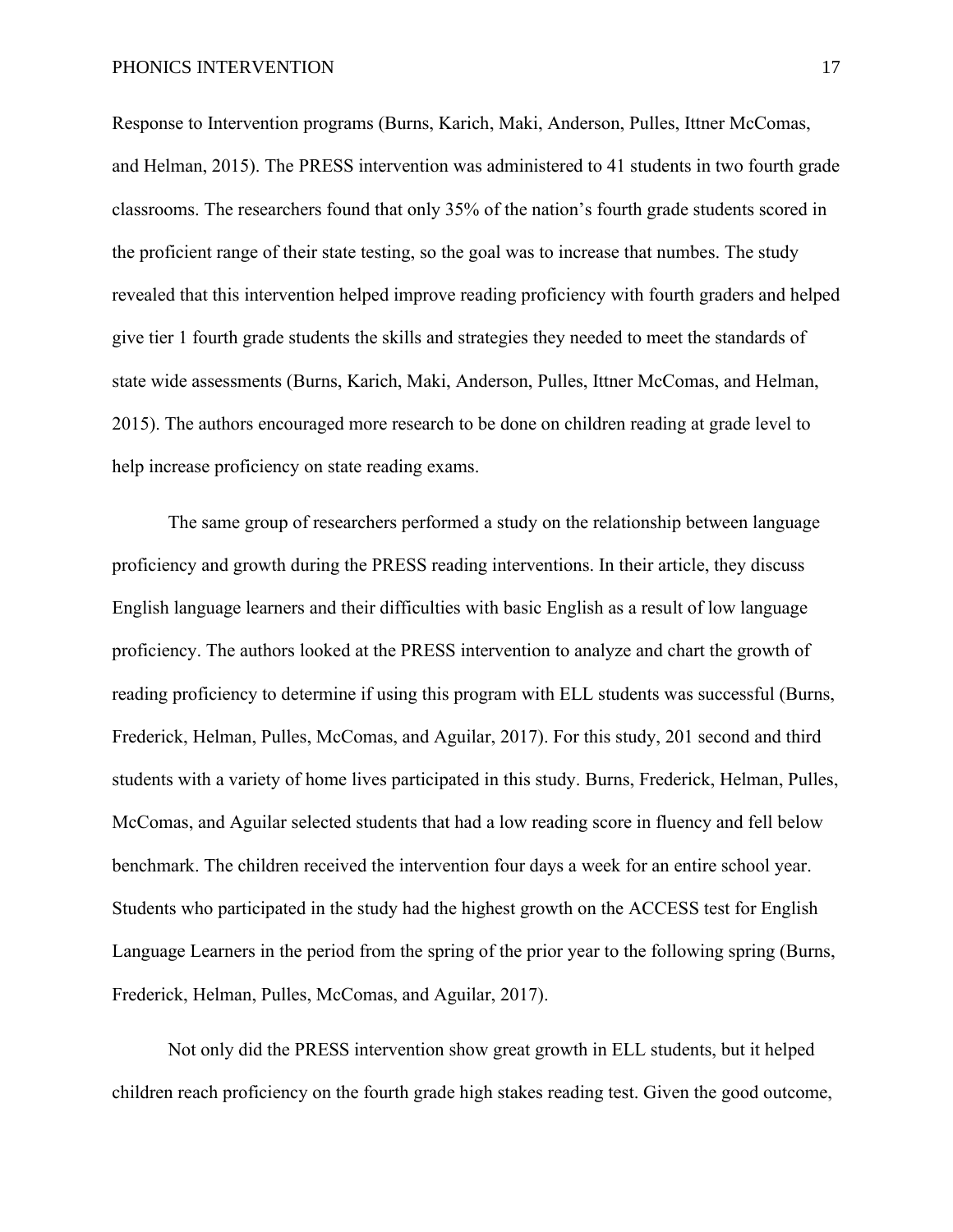the researchers decided to compile another study using the PRESS intervention with kindergarten students. This article examines the best practice to see which component of phonemic awareness helps early learners improve their letter to sound knowledge. Burns, Maki, Helman, McComas, and Young (2018) used several assessments to track the data they gathered. They used the PRESS intervention with the kindergarteners to focus on phonemic awareness skills. This study included 192 kindergarten students from a high poverty urban elementary school. The data from the study supported that phonemic awareness was important to develop in the kindergarten level (Burns, Maki, Helman, McComas, and Young, 2018).

Ittner, Helman, Burns, and McComas (2015) reviewed attempted to determine which intervention or reading program would help all students become more proficient in reading in third grade. The study also looks at literacy coaches and how they can initiate professional learning among teachers. The project was three years in length with six different schools that were a mixture of public and charter schools located in the Twin Cities metro area in Minnesota. They worked on quality core literacy instruction, using data based instructional decision making, implementing the RTI model, as well as augmented teacher learning through professional learning. There was one university faculty member at each of the school sites. Based on the initiative established by the program, they saw great success at each of the six schools they were in. Ittner, Heman, Burns, and McComas found that using a solid literacy instruction in the class, plus using the RTI program, improved literacy scores significantly (Ittner, Helman, Burns, McComas, 2015).

Looking at all of these different studies, it is clear that phonics instruction has been shown to be the most effective way to teach all children to read, even students with learning challenges such as ELL and special education students. While the whole language can be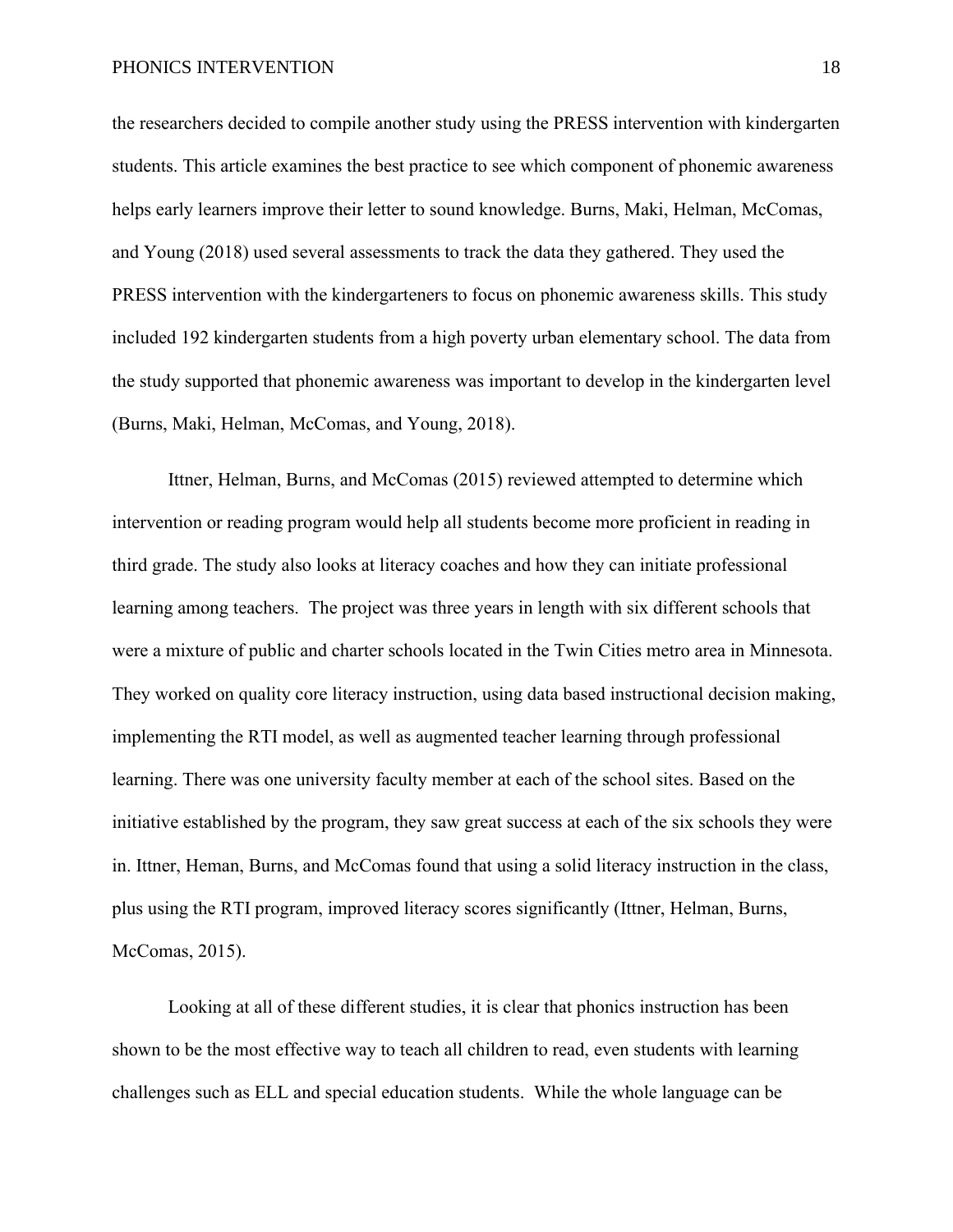effective, the results are inconsistent. As the studies that were reviewed showed, there were gaps in the success rates of the students that were tested from different categories of learning ability or background. Phonics instruction has tended to have more consistent success among all categories of learners. It is true that literacy instruction will continue to be heavily debated because there are studies that support whole language and other teaching strategies. However, PRESS intervention promises to bridge the gaps that the other strategies failed to bridge. Using PRESS intervention, research can show that students will succeed at higher levels more consistently.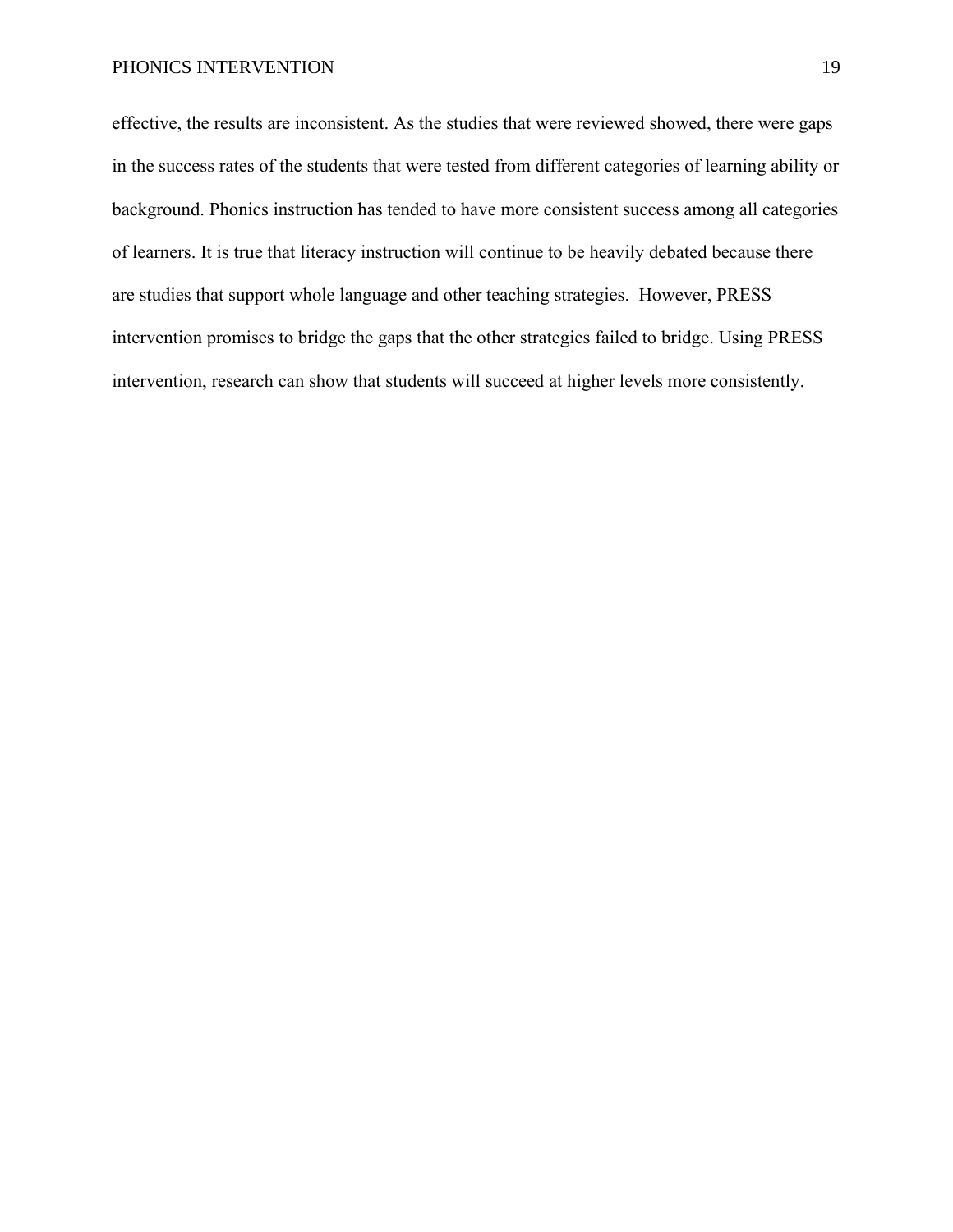#### **Methodology**

#### **Participants**

This action research study was completed in a first grade classroom with eleven first grade students participating in the PRESS phonics interventions. The goal using PRESS is to cover essential reading components necessary for reading success. The research was completed four times per week for four weeks. Each intervention session lasted approximately fifteen minutes each. Of the eleven students participating, four are enrolled in Special Education. All four of those students have reading goals on their IEP. Of the remaining seven students, one student is considered urgent intervention and two other students are considered at risk in the FastBridge assessment site, which was determined after winter benchmarking in the subject of reading. Another student receives English Language supports and is enrolled as an ELL student. The remaining three students read at grade-level.

The eleven students participating consist of nine Caucasian and two Hispanic students. All of the students participated in a 120 minute reading block where they receive explicit and systematic phonics instruction, reading comprehension, read aloud time and small group interventions. The PRESS phonics interventions were completed during small group instruction block. Due to Covid-19, the students were in the state of Minnesota's hybrid model of instruction, with smaller class sizes. In this model, the students who receive special education services receive push-in services, with the classroom teachers serving in place of the special education teachers. This allowed for the interventions to be implemented by the same teacher.

### **Measures**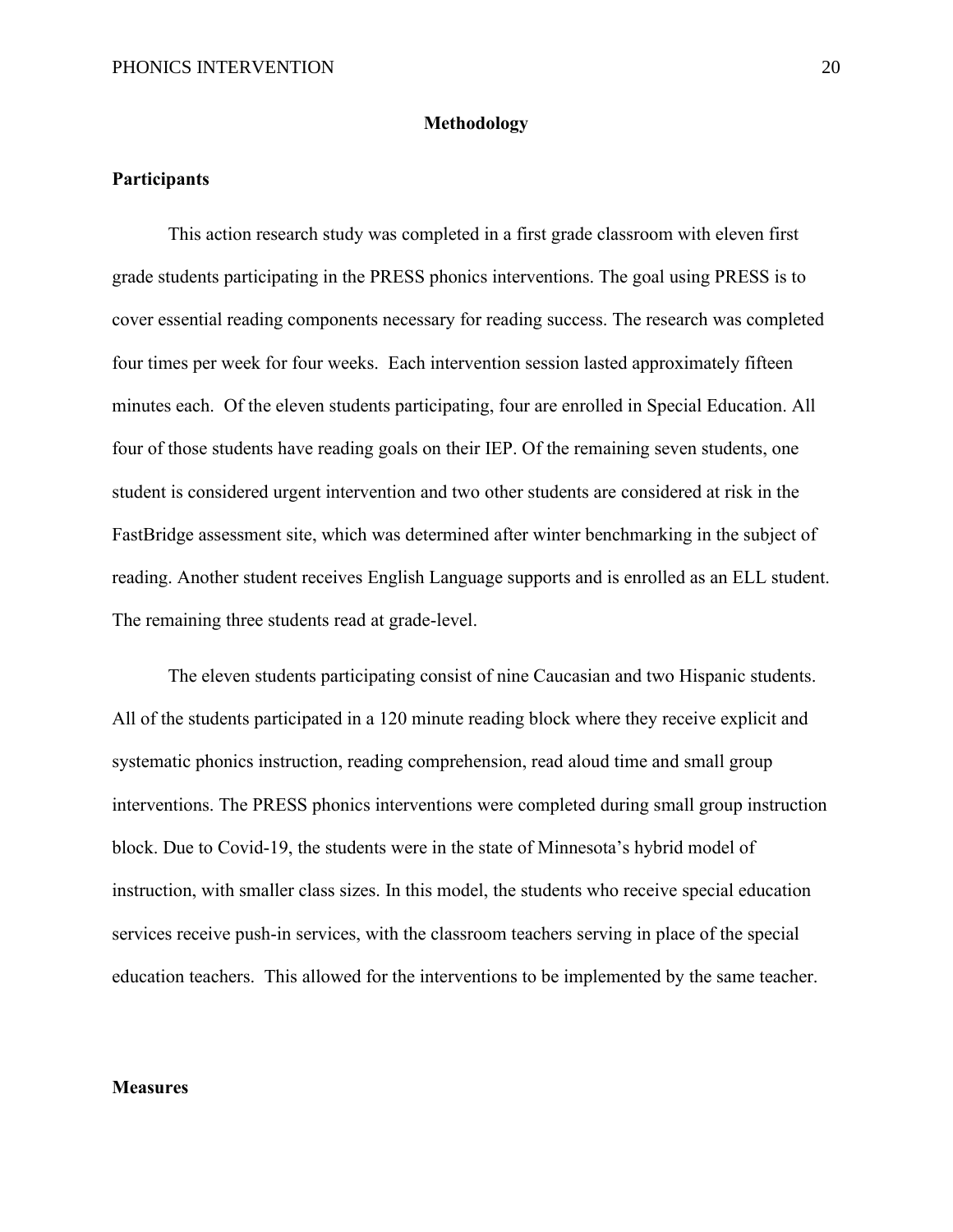The PRESS intervention is a research based intervention program and is provided through the University of Minnesota. It is designed for kindergarten through fifth grade students. Prior to implementing this intervention in their classrooms, teachers receive instruction on using the program through an online self-paced course. The PRESS manual, as well as the PRESS community website, offers a variety of interventions and the necessary supplies for five categories: phonemic awareness, phonics, fluency, vocabulary, and comprehension (Burns, Maki, Helman, McComas, Young 2018) (see Appendix A). The teacher will use the appropriate inventory provided by PRESS, as determined by each child's individual abilities. These inventories help the teacher understand specifically which intervention each child needs (see Appendix B, C, and D).

The growth of student reading and fluency is monitored by the school district using the FastBridge reading assessment of early reading as well as CMB-r fluency assessment three times each year. For students in the urgent intervention and at risk categories, the district also monitors their progress weekly using the CMB-r assessment. These benchmarks help educators understand which reading instructions and interventions will be successful. The data given from these assessments help drive goals, curriculum development, and professional development in reading.

For this research project, FastBridge was used alongside PRESS, as a comparison, to measure and track the data collected and helped determine whether the PRESS phonics intervention was successful. The researcher had set up weekly progress monitoring in both decodable word assessments and CMB-r fluency assessments for all students for the duration of this project. The decodable word screener has a sheet of 50 consonant-vowel-consonant words that the child must read in a minute. It tracks mistakes in mispronunciations, omissions, and substitutions. It allows the educator to click on the exact letter where the mistake was made,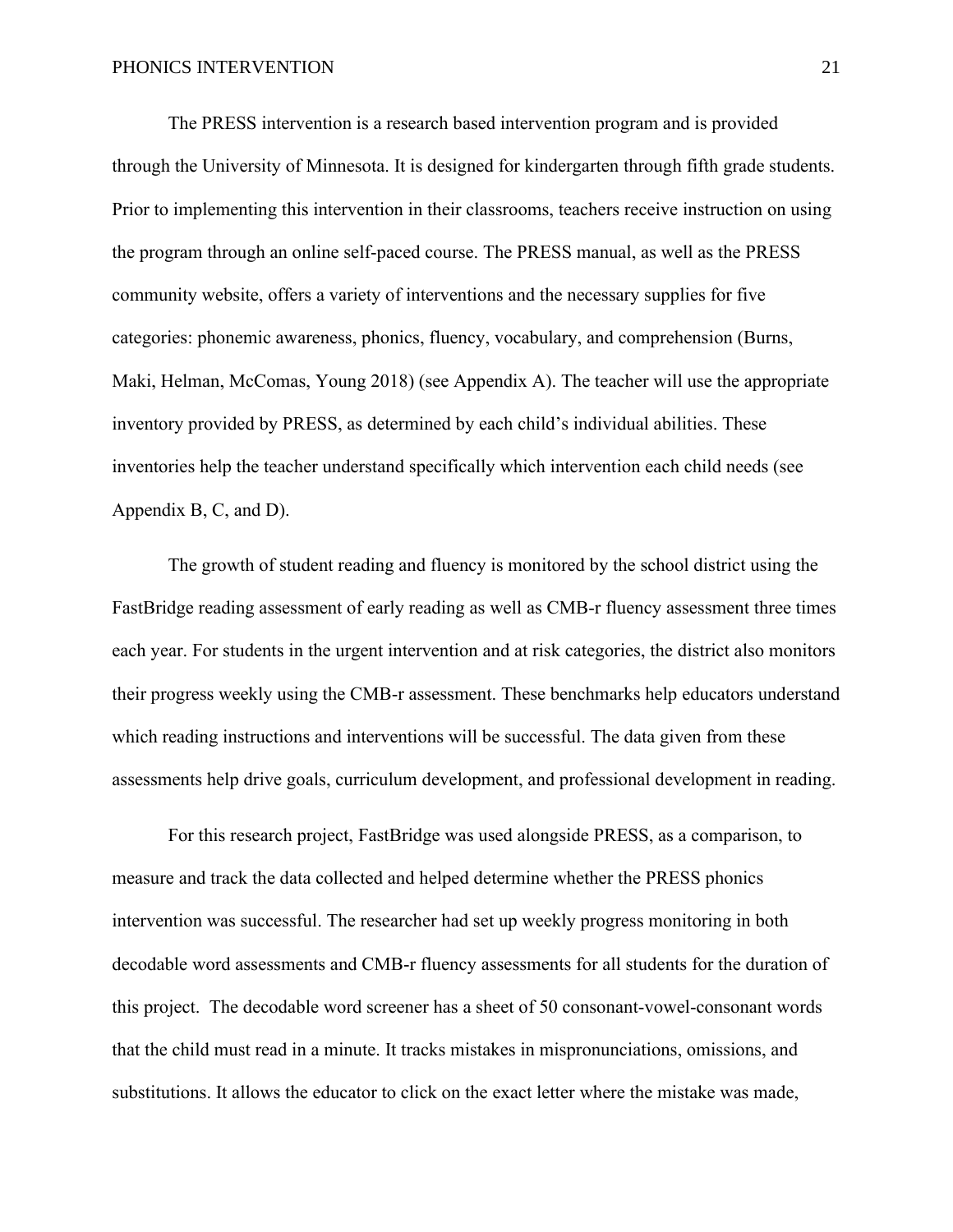permitting the educator to focus on the letter sounds or vowels needing more attention. The CMB-r gives the child at their grade reading level, and they are given one minute to complete the assessment. The educator tracks along with the child on the website and marks missed read words or omissions. The reason both assessments were used was to show whether their fluency aptitude in grade-level passages improved along with their reading assessments.

## **Procedures**

The PRESS intervention was implemented to attempt to increase phonics skills, and to build a solid foundation for reading comprehension in later grade-levels. The intervention used an inventory that was given to each child in the classroom to identify the areas on which each child needs to focus. Appropriate interventions are given to help fill in the gaps. Following the inventory assessment, five children were identified that needed a vowel team intervention, five needed a consonant-vowel-consonant (CVC) intervention, and one needed a phonemic awareness intervention. The researcher worked with the vowel team intervention group and had a list of twelve words to be matched up with the skill needing attention. During the first week, all twelve words the students studied had the vowel team 'ai.' First, the children wrote their words on their whiteboards. Then, when they finished, they were each given the list of words to read to a partner. Finally, they read a connected text that used 'ai' words in the passage to a partner.

For the CVC intervention group, the researcher provided a cookie sheet with magnet letters. The intervention provided word lists with twelve words, and the children needed to build the words with the magnet letters. The children were then asked to segment and blend together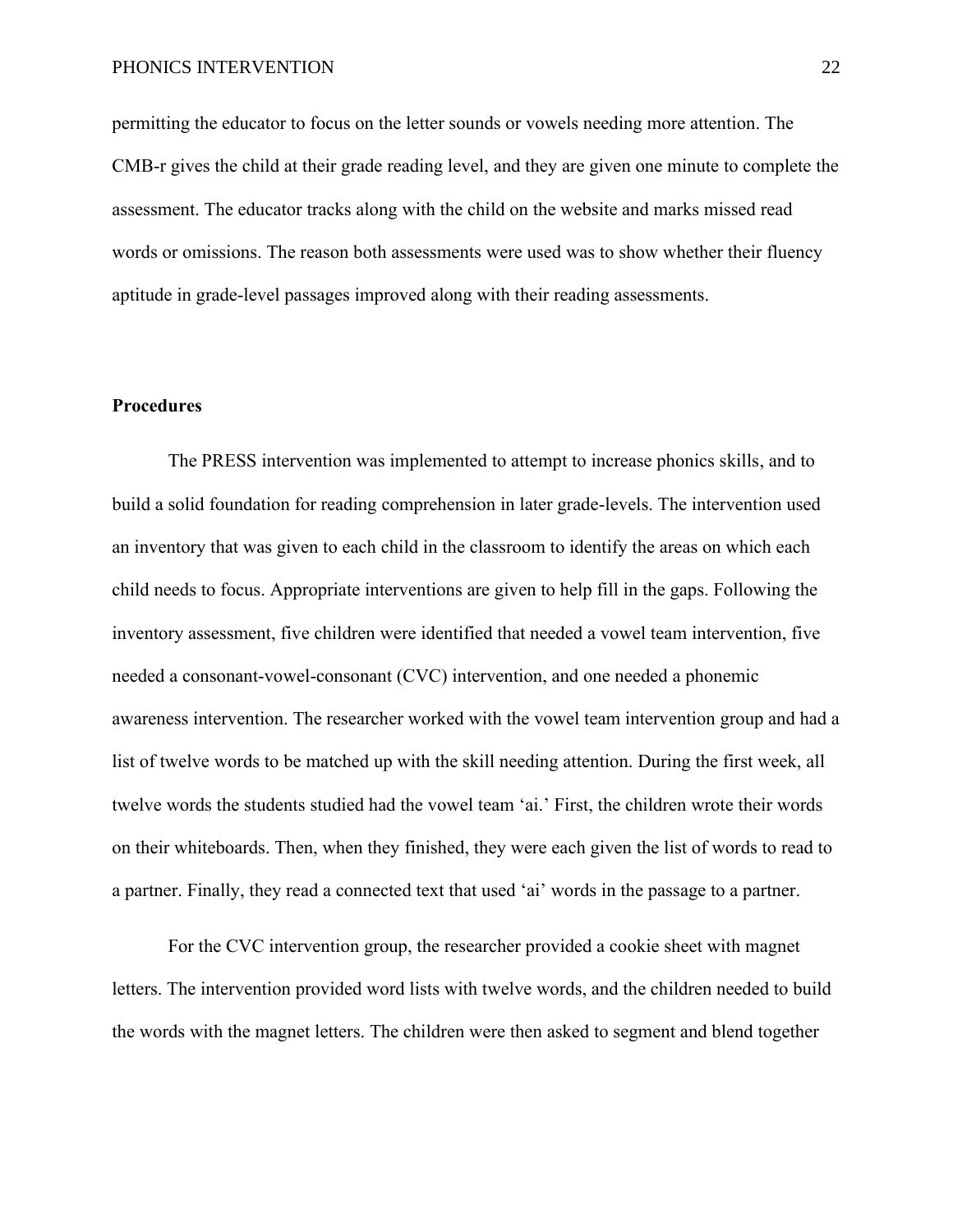the sounds that they saw. Next, they read the twelve words on the word list to a partner. Then they read a connected text with that same partner.

For the phonemic awareness intervention student, the researcher used flashcards provided by PRESS with words that contained the necessary focus sounds with the student. The card was placed in front of the student. The student identified the picture and then was asked to say the ending sound of that word. Once this was mastered, the researcher switched to medial sounds with the child. The procedure was the same except the child needed to say the middle sound in the word.

Each of these interventions lasted around fifteen minutes each and were completed four times a week. The decodable words assessment and the CMB-r fluency assessment mentioned in the paragraph above were completed each Friday. All of the students participated in a 120 minute reading block daily. This reading block is broken down into thirty minutes of explicit and systematic phonics instruction; fifteen minutes of reading comprehension; fifteen minute of read aloud time which is followed by sixty minutes of small group interventions. The PRESS phonics interventions were completed during the sixty minute small group instruction block. To ensure these interventions were completed with fidelity, the researcher investigated each intervention through the PRESS community website and watched videos on how to successfully implement. The researcher also had the administrator and school psychologist observe the interventions to act as a 'literacy coach' to investigate and determine the success of this program.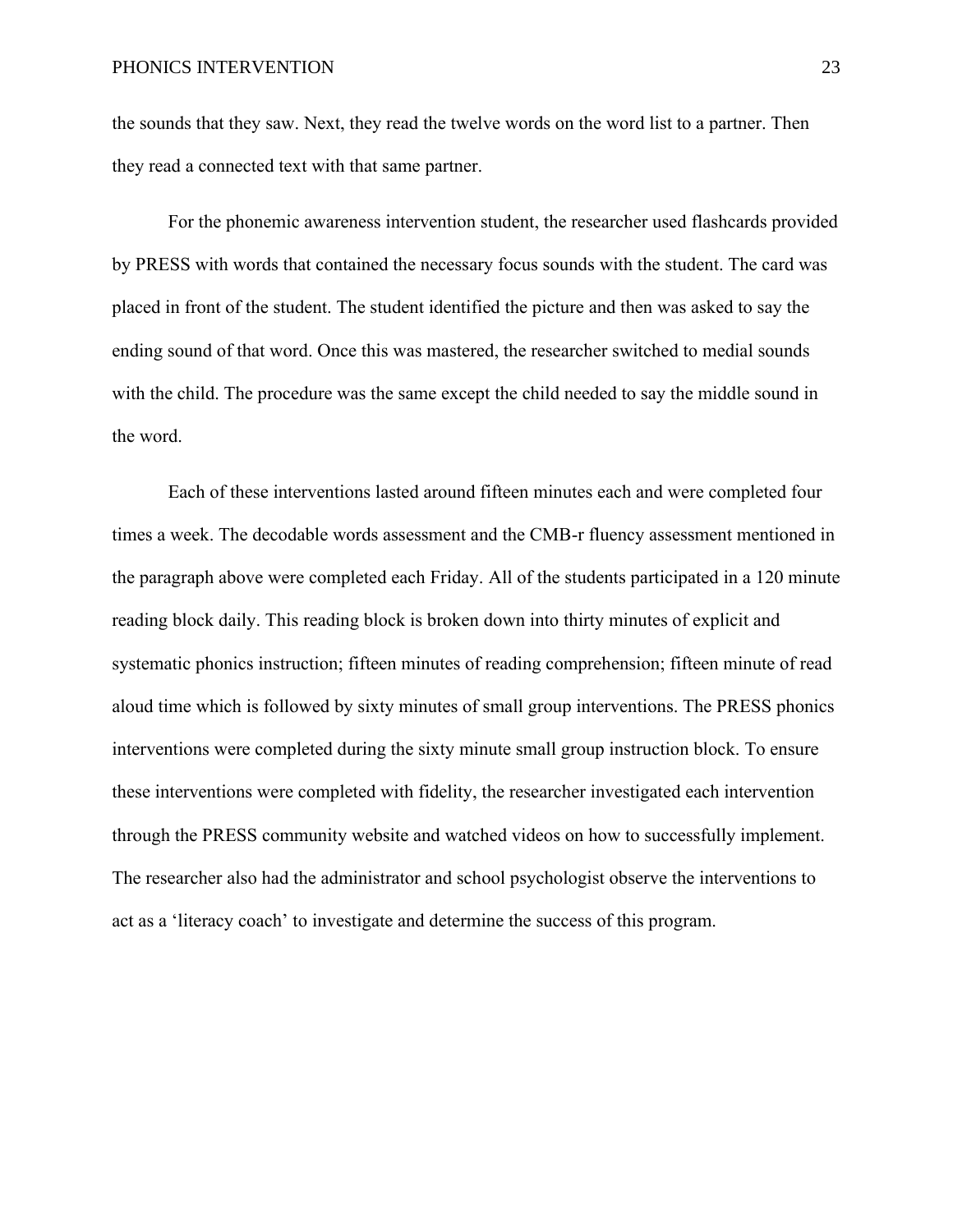#### **Findings**

# **Data Analysis**

The initial screening data for the experimental group and the control group was completed on Friday, February 26, 2021. The interventions began Monday, March 1, 2021. A control group of thirteen students received instruction from the standard literacy curriculum used for all first grade students in the school district, with no reading interventions. Chart 1 contains the data from the initial screening of the control group using the decodable words screener, compared with the final screening at the end of the study. The control group baseline data, which included all students in the classroom, recorded an average score of 26, with the lowest score being 10 and the highest score being 47. The average ending score for the final screening completed on March 26, 2021, was a score of 36.



#### **Chart 1**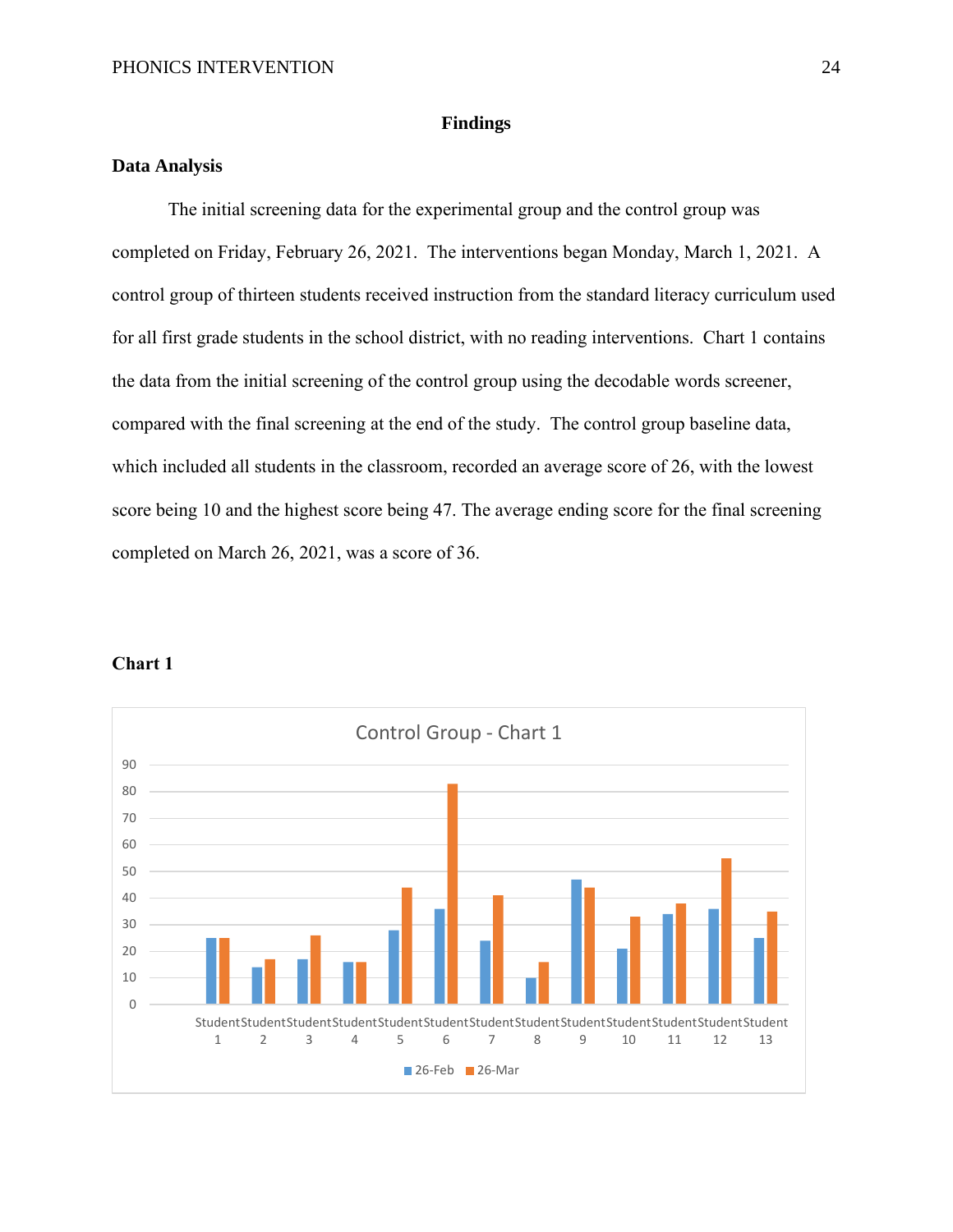During the initial screening of the experimental group of eleven students, the average baseline score in the decodable words screener was 24, with the lowest score being 7 and the highest score being 53. The average ending score from the screening given on March 26, 2021 was 41 and included all students in the class. Chart 2 displays the average score from the baseline test before the intervention was completed and the ending score after four weeks of the intervention.



#### **Chart 2**

As an added level of testing, the experimental group was administered the CMB-r fluency screener. The baseline CMB-r screener was given on February 26, 2021, as well. The average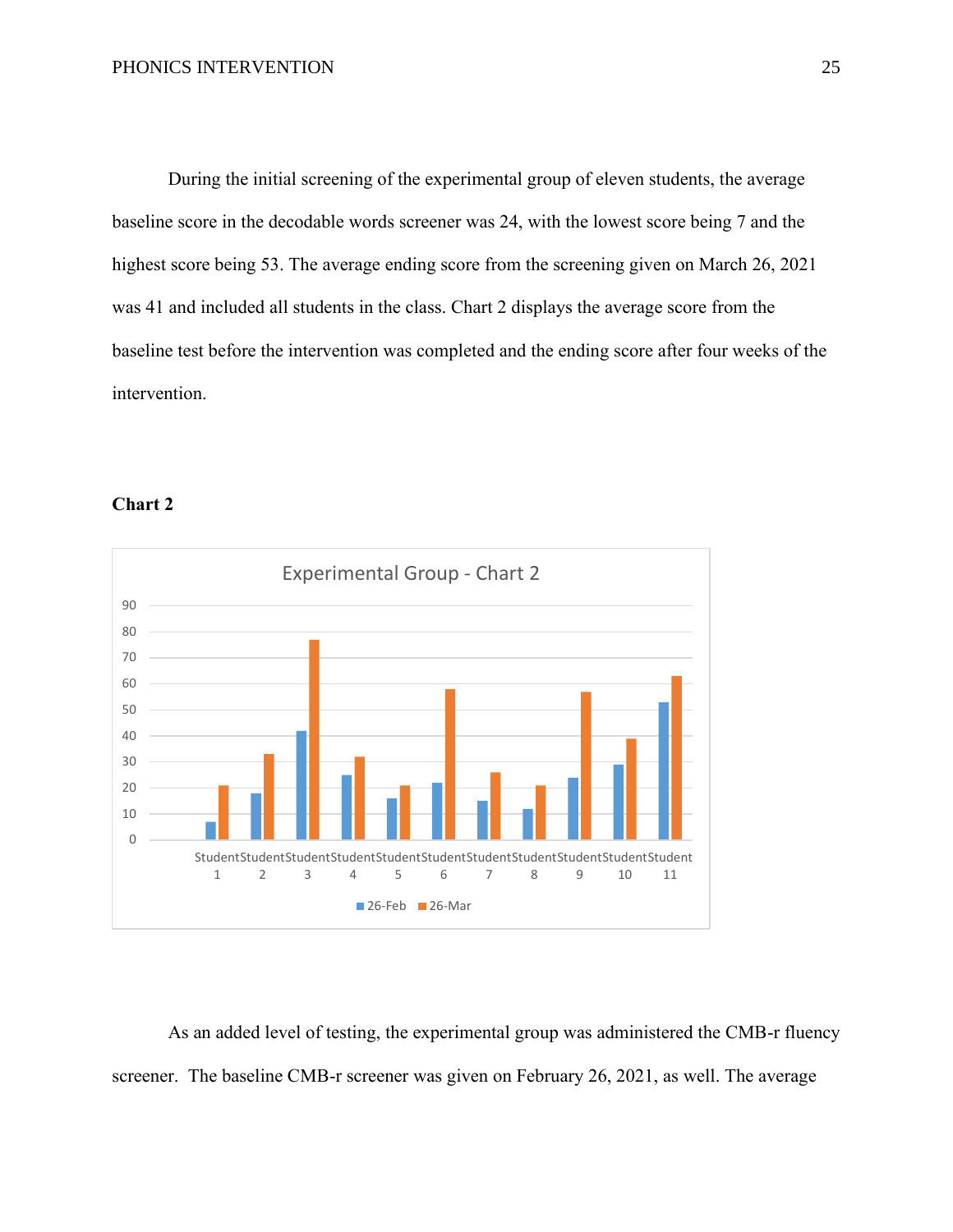baseline score for the experimental group was 40 words per minute. Chart 3 displays weekly growth from this screener beginning with the baseline score to the final ending score on March 26, 2021.





In the experimental group, five of the eleven students have an Individualized Education Plan (IEP), and all receive reading supports and have reading goals on the IEP. One student failed to meet the winter benchmark score for both Early Reading and the CMB-r fluency screener. As a result, this student was labeled for urgent intervention. Two students fell slightly below the winter benchmark targets on both assessments and were labeled as needing intervention. Those eight students receive interventions from the classroom teacher. Due to the school district's COVID-19 classroom adjustments, the classroom teacher signed an out-of-field permission form to teach special education and provide services to meet goals from the IEP and provide interventions to students in the teacher's classroom. Throughout the school year, those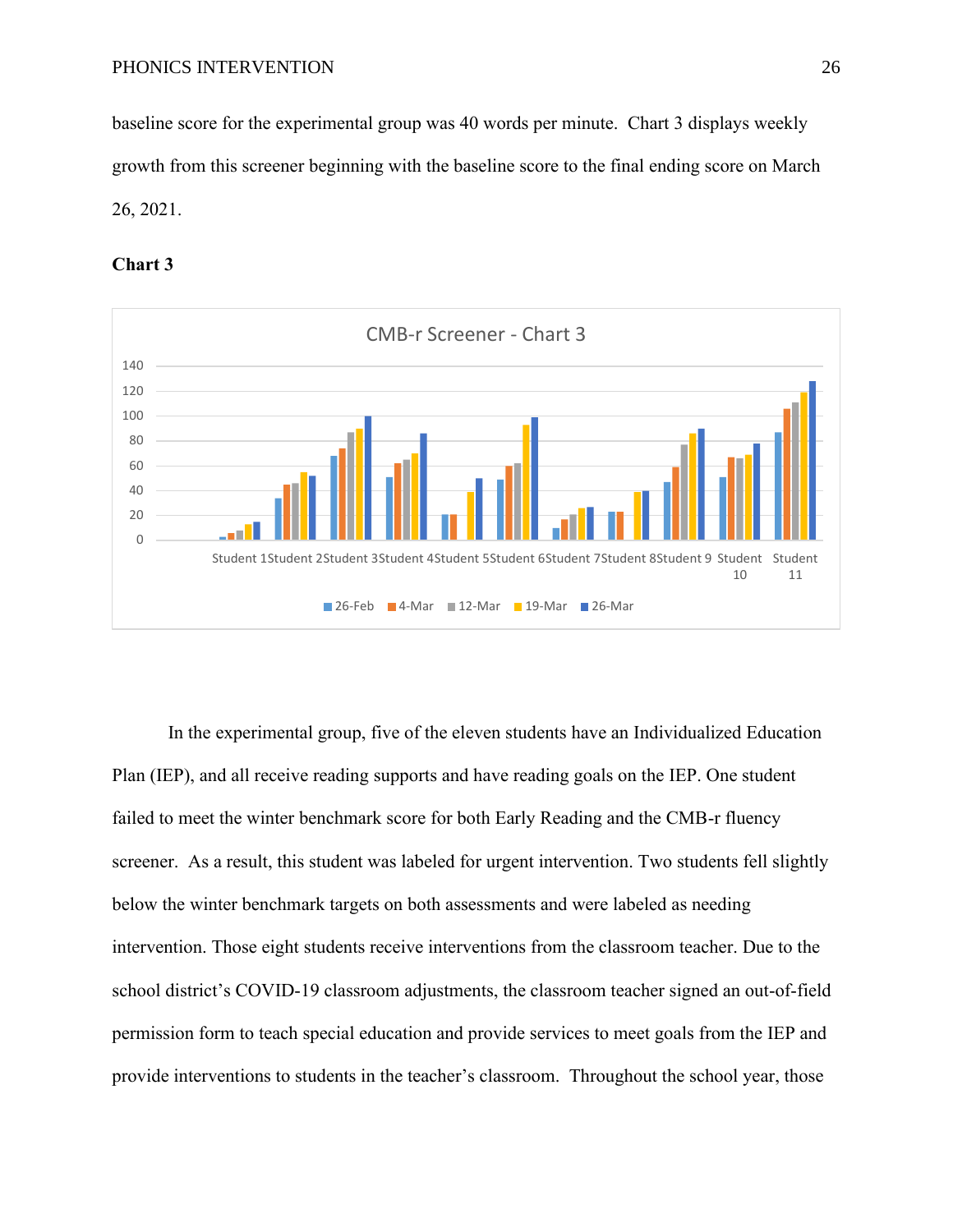students have been receiving whole group instruction and the required interventions from the classroom teacher which included phonics, vocabulary, and sight word fluency to meet their IEP goals. The standard interventions used for these students are generally not as targeted or explicit as the PRESS phonics intervention used in this study. Since the adjustment to using PRESS interventions, all eight of the students improved in both the decodable word screeners and the CMB-r. fluency screener. All eleven students from the experimental group had their progress in reading monitored once a week using both the CMB-r and decodable words screener. The qualitative data from Chart 1 and Chart 3 show the growth from the four week PRESS phonics intervention and the outcomes from each individual student. These two charts show that every student displayed a slow increase each week to a higher ending score than their beginning baseline score.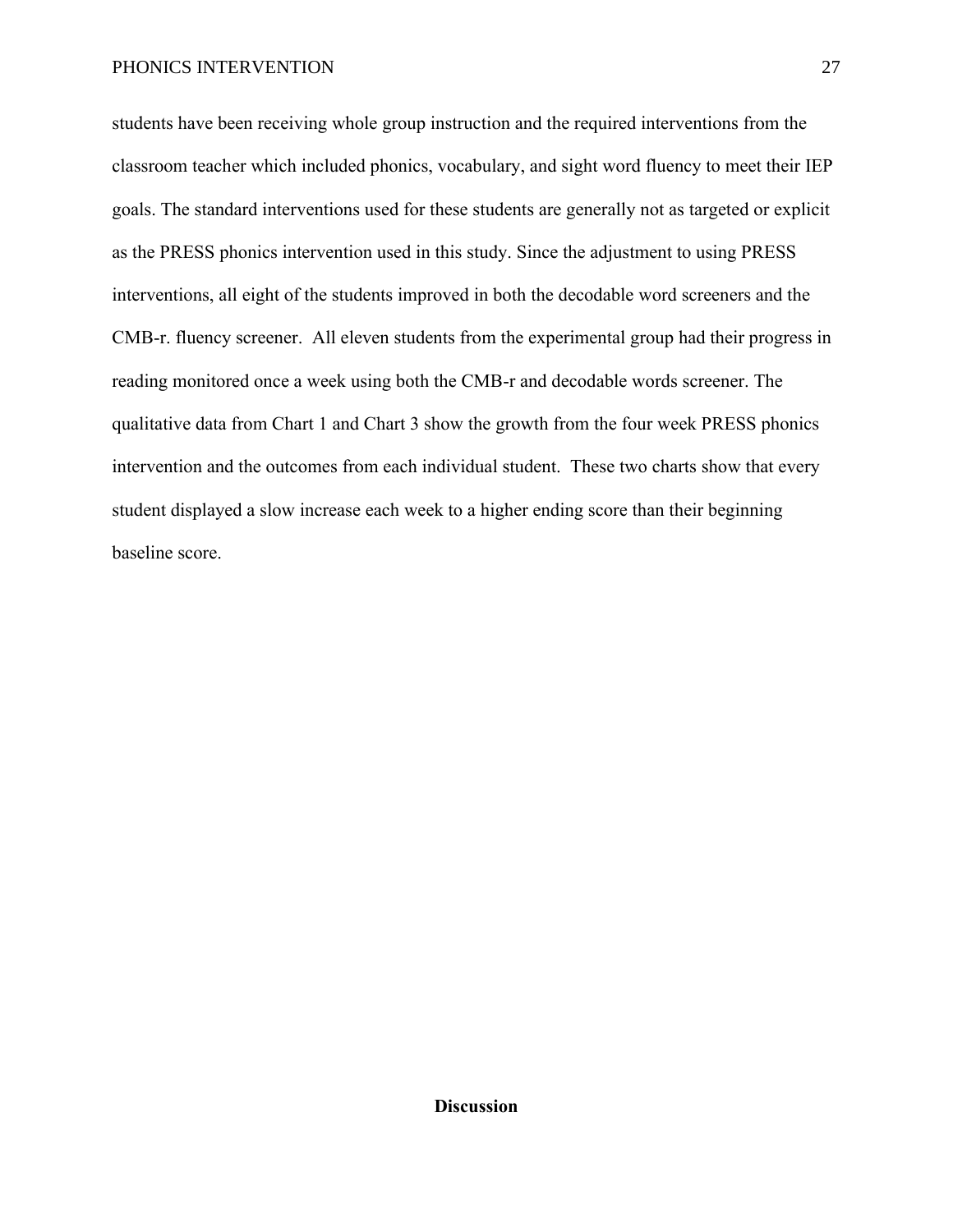This action research study results convey to teachers, researchers, and stakeholders that PRESS phonics intervention is successful for assisting students in both early reading and oral reading fluency. The study states that 100% of the participants in the experimental group made growth on both the decodable word screener and CMB-r oral reading fluency screener with correct words per minute. The average number of words increased is 16 on the decodable word screener and 33 on the CMB-r screener. The reasoning behind this finding is that the PRESS intervention is specifically targeted and structured to individual needs. The training for teachers is straight forward and easy to implement for both whole group instruction and small group intervention.

Students were able to complete this four-week intervention by engaging in the intervention with fidelity. The researcher used direct instruction, modeling, and checking for understanding to ensure the correct steps were being taken before engaging in the intervention. The researcher followed the intervention plan for each group and progressed through as they successfully completed each intervention step. Implementing these interventions throughout the four weeks provided significant finding from this research to show an increase in both the decodable word scores and correct words per minute in the fluency screener. Overall, the individualized and targeted approach is beneficial for all students regardless of their background or learning style.

**Future Research**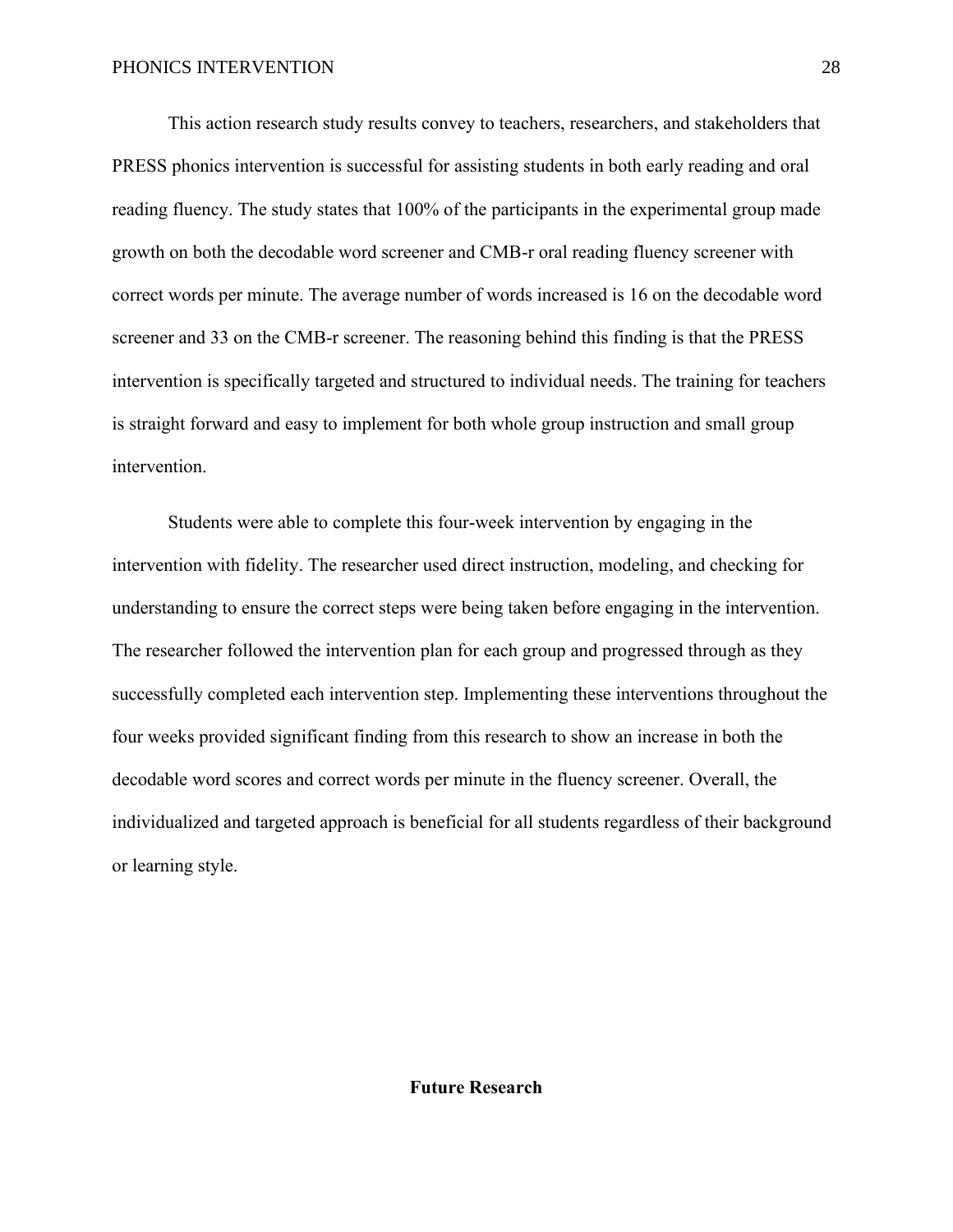The next step will be to implement this action research into all classrooms kindergarten through fifth grade. Teachers will be presented with the findings and analysis of the results to encourage the other teachers to decide to use this targeted intervention with their students. First, teachers will participate in the online training module with videos to understand the procedures, materials, and how to teach and implement the interventions and give the screeners in the five areas: phonemic awareness, phonics, fluency, vocabulary, and comprehension (see Appendix A). This process ensures that each teacher is able to implement the PRESS phonics intervention correctly and help them be successful in their literacy instruction.

Another future step will be to continue to monitor the eleven students that were a part of the experimental study throughout the school year to ensure adequate growth and success on the oral reading fluency screeners. The researcher will continue to implement the PRESS phonics intervention as a small group intervention for the remainder of the school year. At the end of the school year, the researcher will compare the baseline scores to their ending scores. The findings will be able to support this intervention if the numbers continue to increase.

Overall, the PRESS intervention is the focus for the researcher and other teachers for next year. The focus will be to target the missing pieces and instructional gaps in literacy skills that students may have to help them become more successful readers.

#### **Conclusion**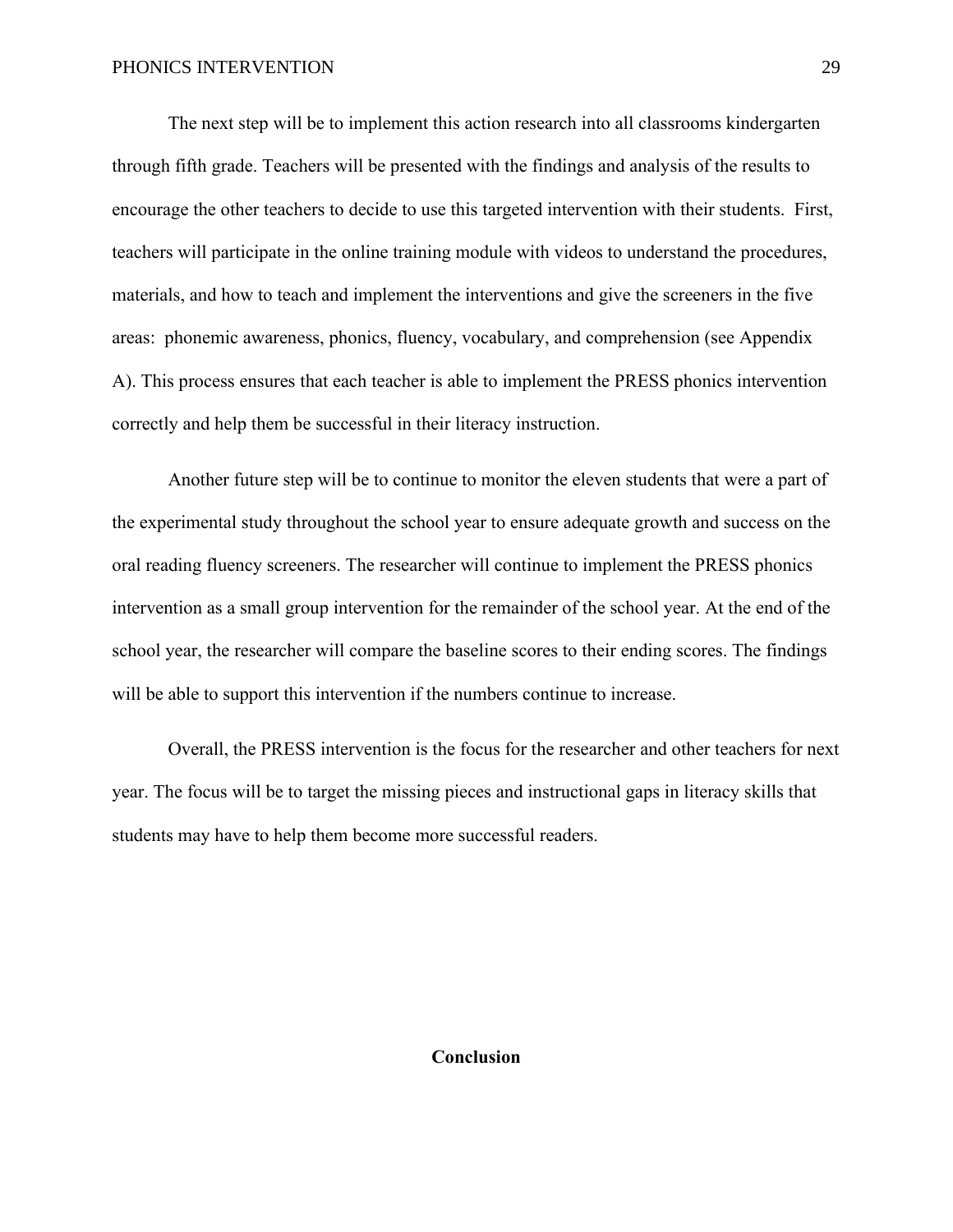This study provides support by using a small group targeted phonics intervention to help increase literacy scores and oral reading fluency for all students. Using PRESS intervention as a reading intervention, it will support the growth of phonics skills to build a solid foundation for oral reading fluency and comprehension. The eleven students from the experimental group in this action research benefitted from engaging in a four-week PRESS phonics intervention to help increase their literacy skills. The results of this study indicate this type of intervention increases 100% of the students in the class regardless of their ability level or background.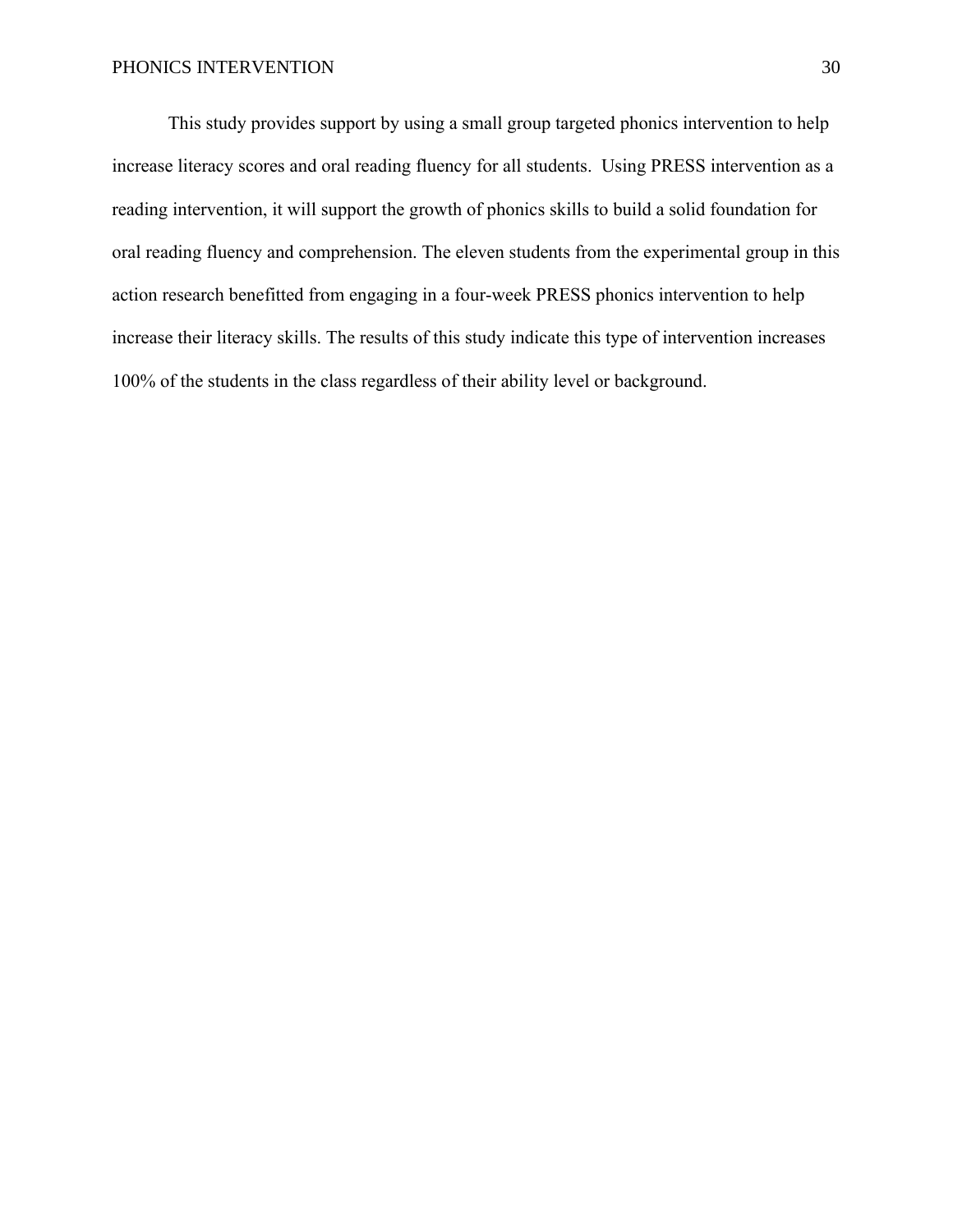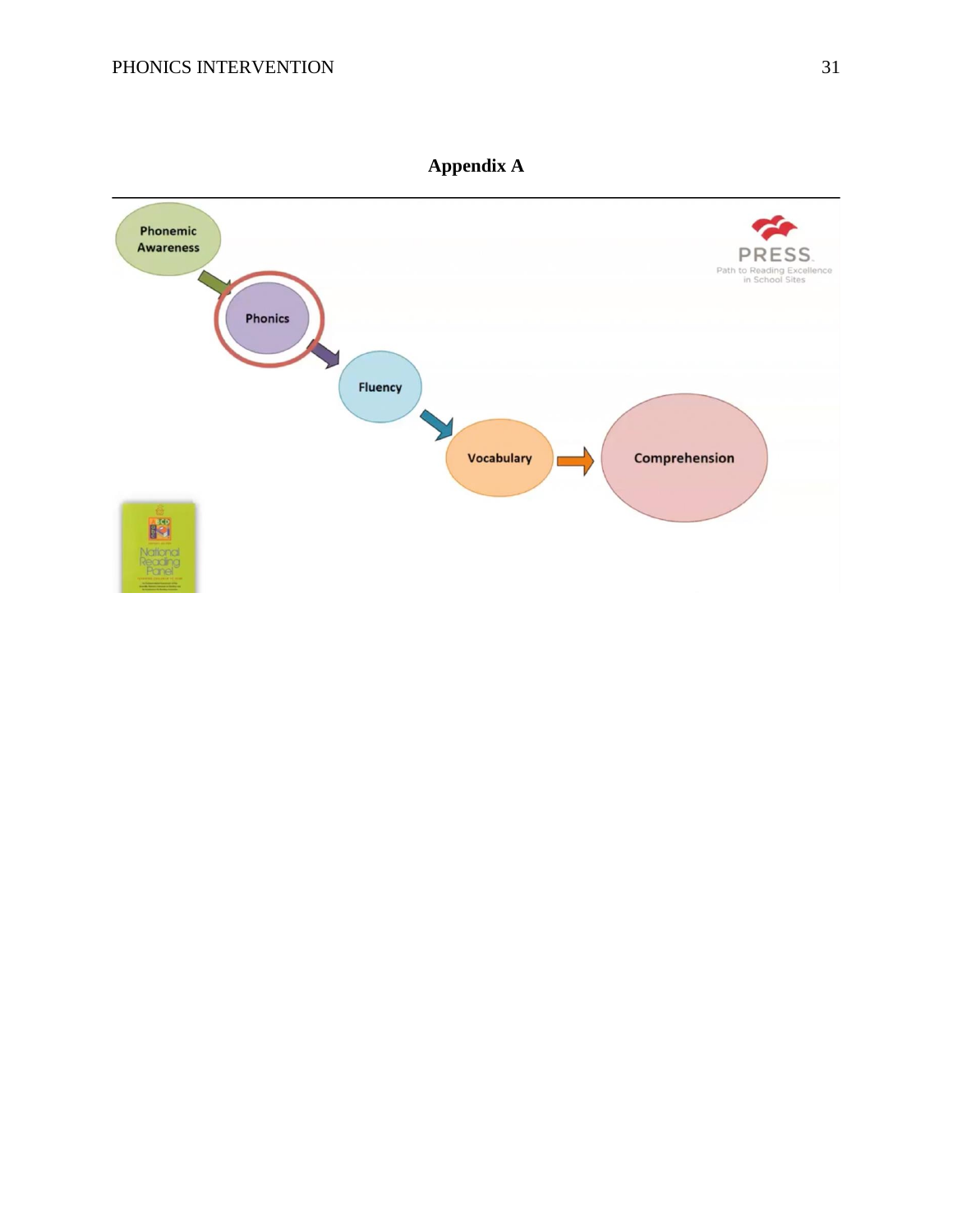# **Appendix B**

|                                        |                      | Purpose: This diagnostic tool is designed to identify the student's instructional need for initial placement in a tier 2 phonics intervention. |
|----------------------------------------|----------------------|------------------------------------------------------------------------------------------------------------------------------------------------|
| <b>Skill Assessment</b>                | <b>Student Score</b> | <b>Intervention Recommendation</b>                                                                                                             |
| <b>Letter-Sound Correspondence</b>     |                      | ≤ 21 Move back to the Phonemic Awareness Inventory                                                                                             |
|                                        |                      | and/or try P-1 intervention<br>> 21 Move on to A                                                                                               |
| <b>Low Frequency Decodable Words</b>   |                      |                                                                                                                                                |
| A. Short vowels in CVC words           |                      | $\leq 8$ Try P-3 intervention                                                                                                                  |
|                                        |                      | ≥9 Move on to B                                                                                                                                |
| <b>B.</b> Digraphs with short vowels   |                      | ≰ 8 Try P-3 intervention                                                                                                                       |
|                                        |                      | $\geq 9$ Move on to C                                                                                                                          |
| C. Consonant blends with short         |                      | ≰ 8 Try P-4 intervention                                                                                                                       |
| vowels                                 |                      | $\geq 9$ Move on to D                                                                                                                          |
| D. Vowel Spellings: silent e and vowel |                      | ≰ 8 Try P-5 intervention                                                                                                                       |
| teams                                  |                      | $\geq 9$ Move on to F                                                                                                                          |
| E. Variant vowels                      |                      | ≰ 8 Try P-5 intervention                                                                                                                       |
|                                        |                      | ≥ 9 Move on to a fluency intervention                                                                                                          |

©University of Minnesota

ESScommunity.org<br>Revised Apr. 2019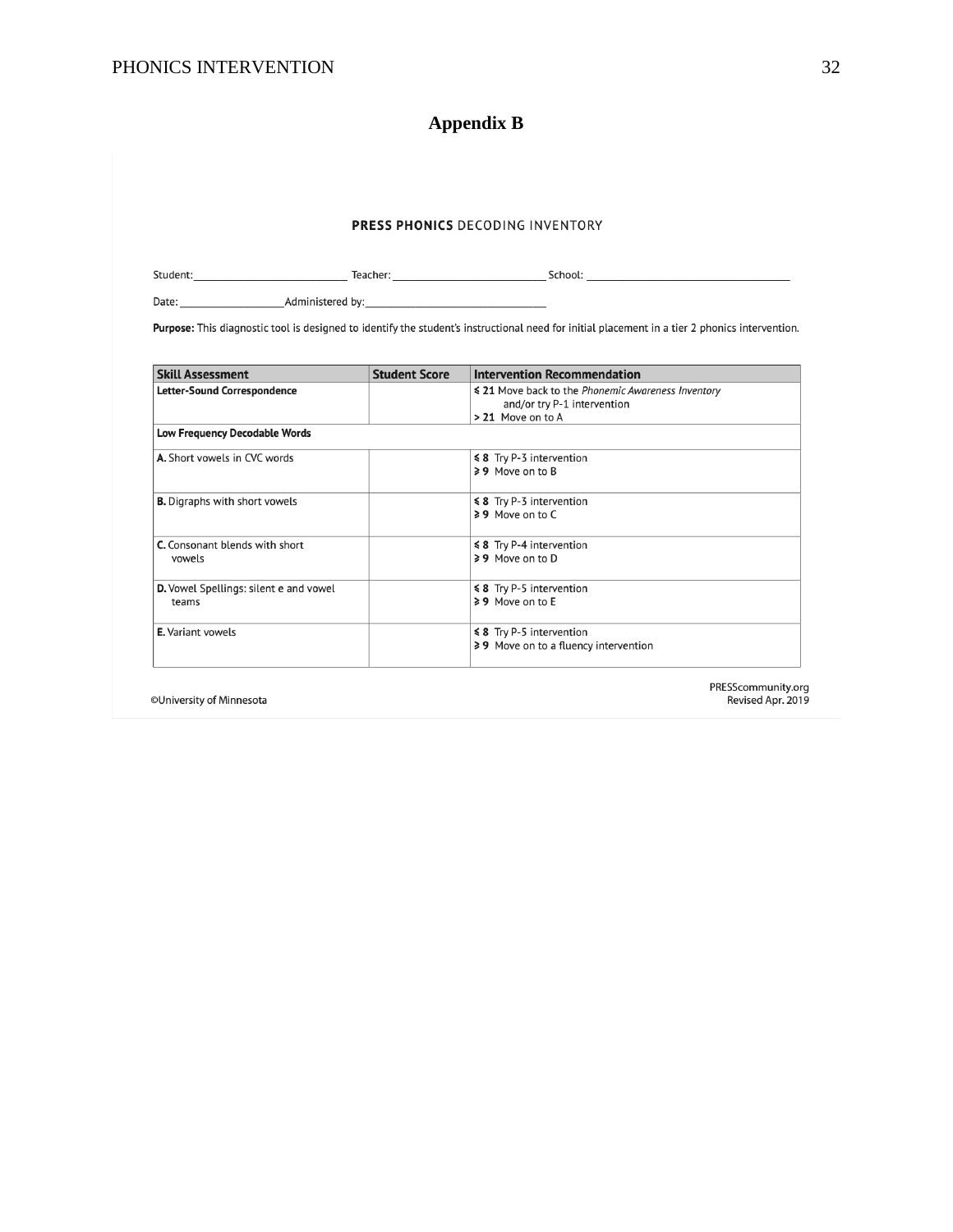# **Appendix C**

#### PRESS PHONEMIC AWARENESS INVENTORY

Student:

\_Administered by:\_

#### **Isolated Sounds**

Say to the student, "I'm going to say some words and then you will tell me the first sound in each word. For example, the first sound in big is /b/. Now you try." Say the three initial sound words and record the student's responses. "Now, I am going to say some more words and you will tell me the last sound in each word. For example, the last sound in pal is /l/. Now you try." Say the three final sound words and you will tell me the last sound in each

Date:

|          | <b>Initial Sounds</b><br>"What's the first sound in<br>2" |     |     | <b>Final Sounds</b><br>"What's the last sound in<br>2" |     |     |
|----------|-----------------------------------------------------------|-----|-----|--------------------------------------------------------|-----|-----|
| Word     | sun                                                       | top | met | can                                                    | dip | fog |
| response |                                                           |     |     |                                                        |     |     |
| correct  |                                                           |     |     |                                                        |     |     |

≤ 5 consider PA-1 or PA-2 > 5 move to Segmenting\*

#### **Segmenting**

Say to the student, "I'm going to say a word and you will say the sounds you hear in the word. For example, if I say the word pen the sounds are /p/ /ě/ /n/. Now you try." Say the following words and record the student's responses.

| Word             | fan | set | bin | dot | nut | sad |
|------------------|-----|-----|-----|-----|-----|-----|
| segmented sounds |     |     |     |     |     |     |
| correct          |     |     |     |     |     |     |
|                  |     |     |     |     |     |     |

 $\vert$   $\leq$  5 consider PA-3\* > 5 move to Blending

\*Consider assessing blending skills as well to determine the most appropriate intervention.

PRESScommunity.org Revised Apr 2019

©University of Minnesota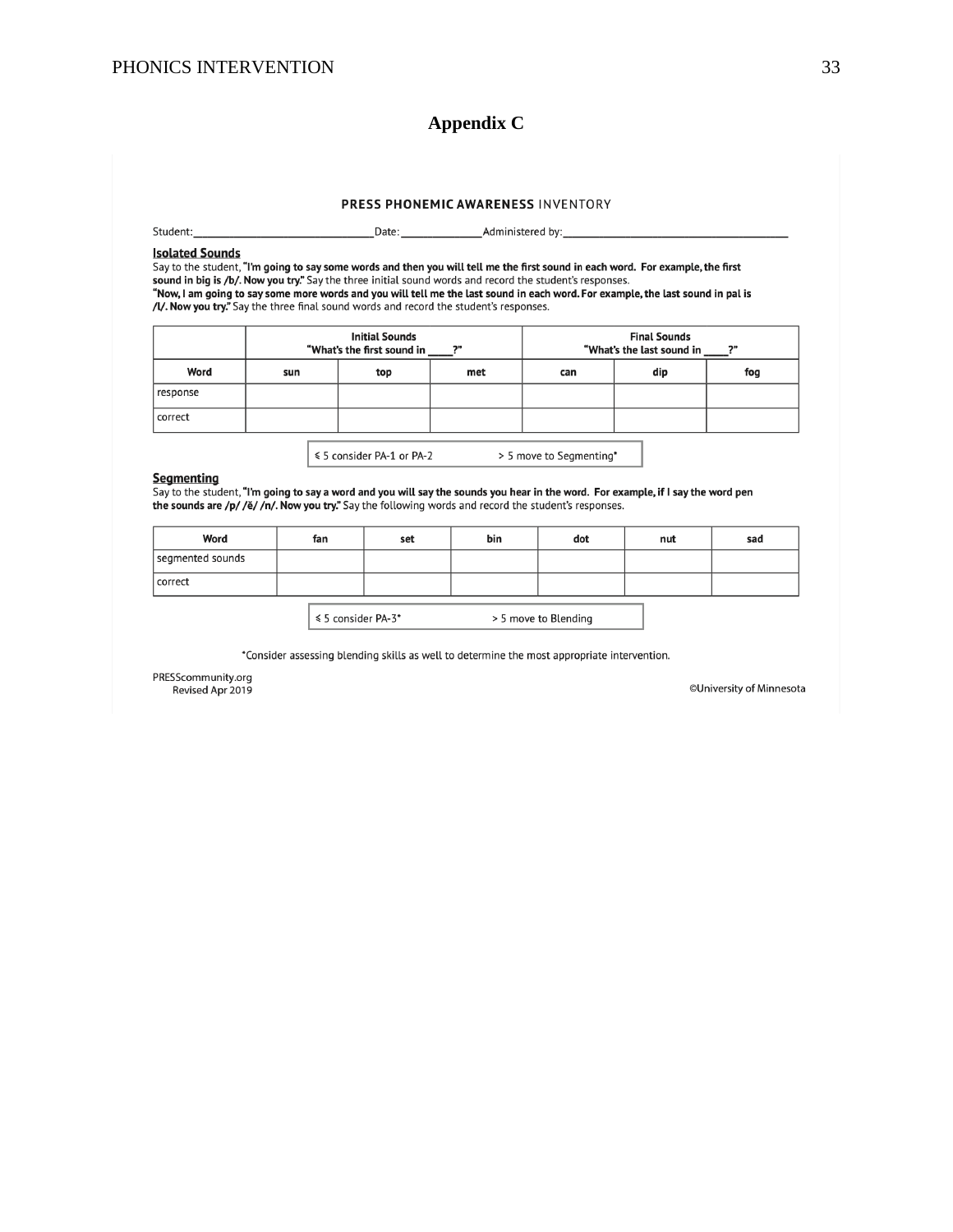# **Appendix D**

#### PRESS PHONEMIC AWARENESSINVENTORY (CONTINUED)

#### **Blending**

Say to the student, "I'm going to say some sounds and you will say them fast to make a word. For example, the sounds /d/ /o/ /g/, make the word dog. Now you try." Say the following sounds and record the student's responses.

| <b>Sounds</b> | /b/ /a/ /t/ | /p/ /e/ /t/ | /s//u//n/ | /h/ /o/ /p/ | /p/ /i/ /g/ | /s//a//t/ |
|---------------|-------------|-------------|-----------|-------------|-------------|-----------|
| response      |             |             |           |             |             |           |
| correct       |             |             |           |             |             |           |

≤ 5 consider PA-4

> 5 move to Manipulation

#### **Manipulation**

Say to the student, "I am going to say some words and you will change a sound in each word to make a new word. For example, if I change the /c/ in cat and put /h/ in its place, the new word is hat. Now you try." Say the following words and sounds to manipulate and record the student's responses.

|          | <b>Initial Sounds</b>  |                    | <b>Final Sounds</b> |                                                                                       | <b>Medial Sounds</b> |                    |
|----------|------------------------|--------------------|---------------------|---------------------------------------------------------------------------------------|----------------------|--------------------|
|          | can                    | bet                | tip                 | sad                                                                                   | doa                  | fun                |
|          | "Change the /c/        | "Change the /b/    | "Change the /p/     | "Change the /d/                                                                       | "Change the /o/      | "Change the /u/    |
| Word     | in can and put /f/ $ $ | in bet and put     |                     | in tip and put /n/ $\vert$ in sad and put /t/                                         | in dog and put       | in fun and put     |
|          | in its place." [fan]   | /n/ in its place." |                     | in its place." $\lceil \text{tin} \rceil$   in its place." $\lceil \text{sat} \rceil$ | /i/ in its place."   | /a/ in its place." |
|          |                        | [net]              |                     |                                                                                       | [dig]                | [fan]              |
| response |                        |                    |                     |                                                                                       |                      |                    |
| correct  |                        |                    |                     |                                                                                       |                      |                    |

≤ 5 consider PA-5 or PA-6 > 5 move to the Decoding Inventory

PRESScommunity.org Revised Apr 2019

©University of Minnesota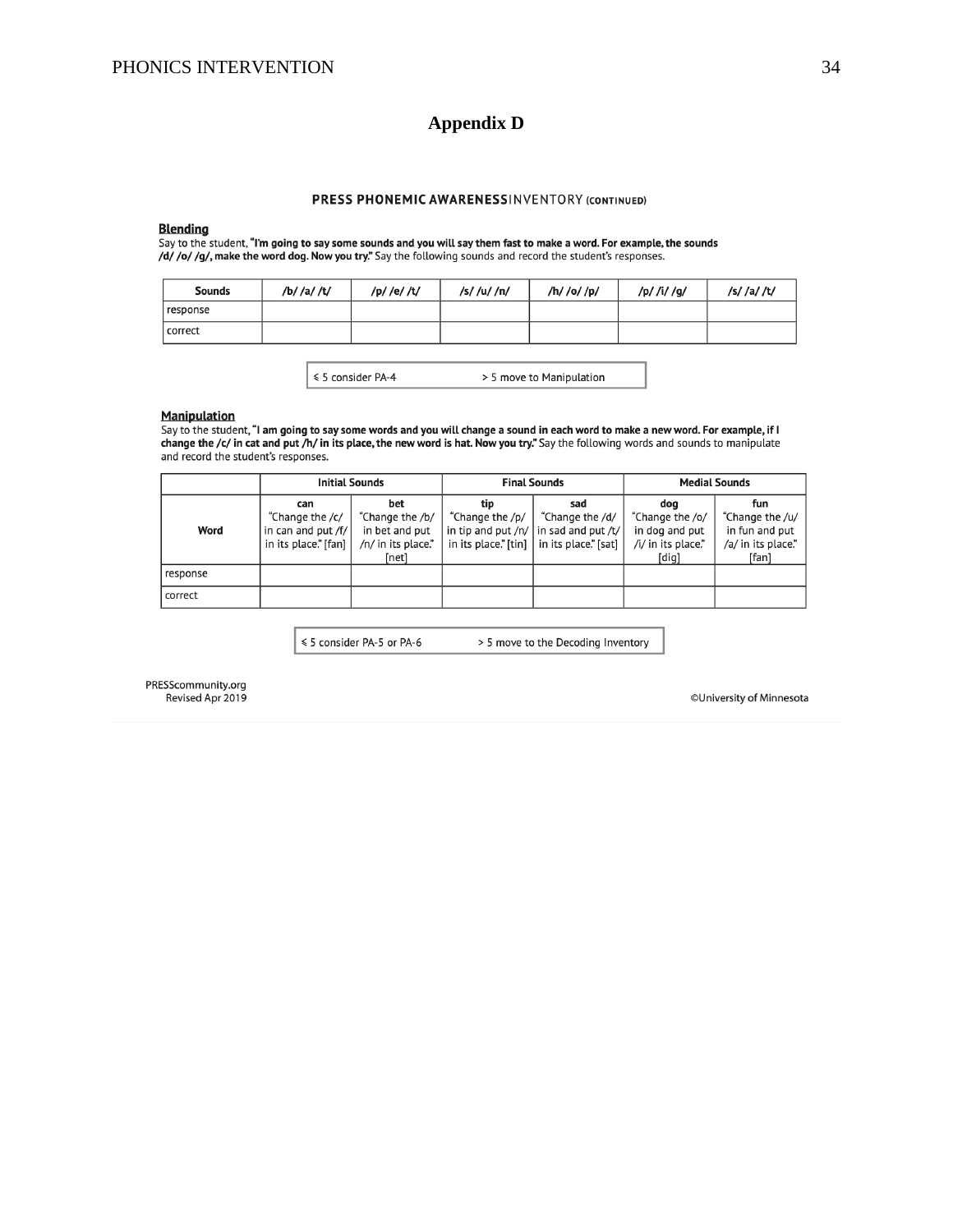#### **References**

Al Otaiba, S., Rouse, A. G., & Baker, K. (2018). Elementary grade intervention approaches to treat specific learning disabilities, including dyslexia. *Language, Speech, and Hearing Services in Schools*, 49(4), 829–842.

Bradley, R. L., & Noell, G. H. (2018). The effectiveness of supplemental phonics instruction employing constant time delay instruction for struggling readers. *Psychology in the Schools*, 55(7), 880– 892. https://doi.org/10.1002/pits.22148

Beverly, B. L., Giles, R. M., & Buck, K. L. (2009). First-grade reading gains following enrichment: phonics plus decodable texts compared to authentic literature read aloud.(report). *Reading Improvement*, 46(4), 191.

Burns, M. K., Frederick, A., Helman, L., Pulles, S. M., McComas, J. J., & Aguilar, L. (2017). Relationship between language proficiency and growth during reading interventions. *The Journal of Educational Research*, 110(6), 581–588. https://doi.org/10.1080/00220671.2016.1158689

Burns, M. K., Karich, A. C., Maki, K. E., Anderson, A., Pulles, S. M., Ittner, A., McComas, J. J., & Helman, L. (2015). Identifying classwide problems in reading with screening data*. Journal of Evidence Based Practices for Schools*, 14, 186-204.

Burns, M. K., Maki, K. E., Helman, L., McComas, J. J., and Young, H. (2018). Contributions of the components of phonemic awareness to letter-sound knowledge with kindergarten students in highpoverty urban elementary schools, *Reading & Writing Quarterly*, 34(5). 409-418.

Ehri, L. C. (2020). The science of learning to read words: a case for systematic phonics instruction. *Reading Research Quarterly*, 55, 60.

Flesch, R. (1955). *Why Johnny can't read: And what you can do about it*. New York: Harper &. Brothers.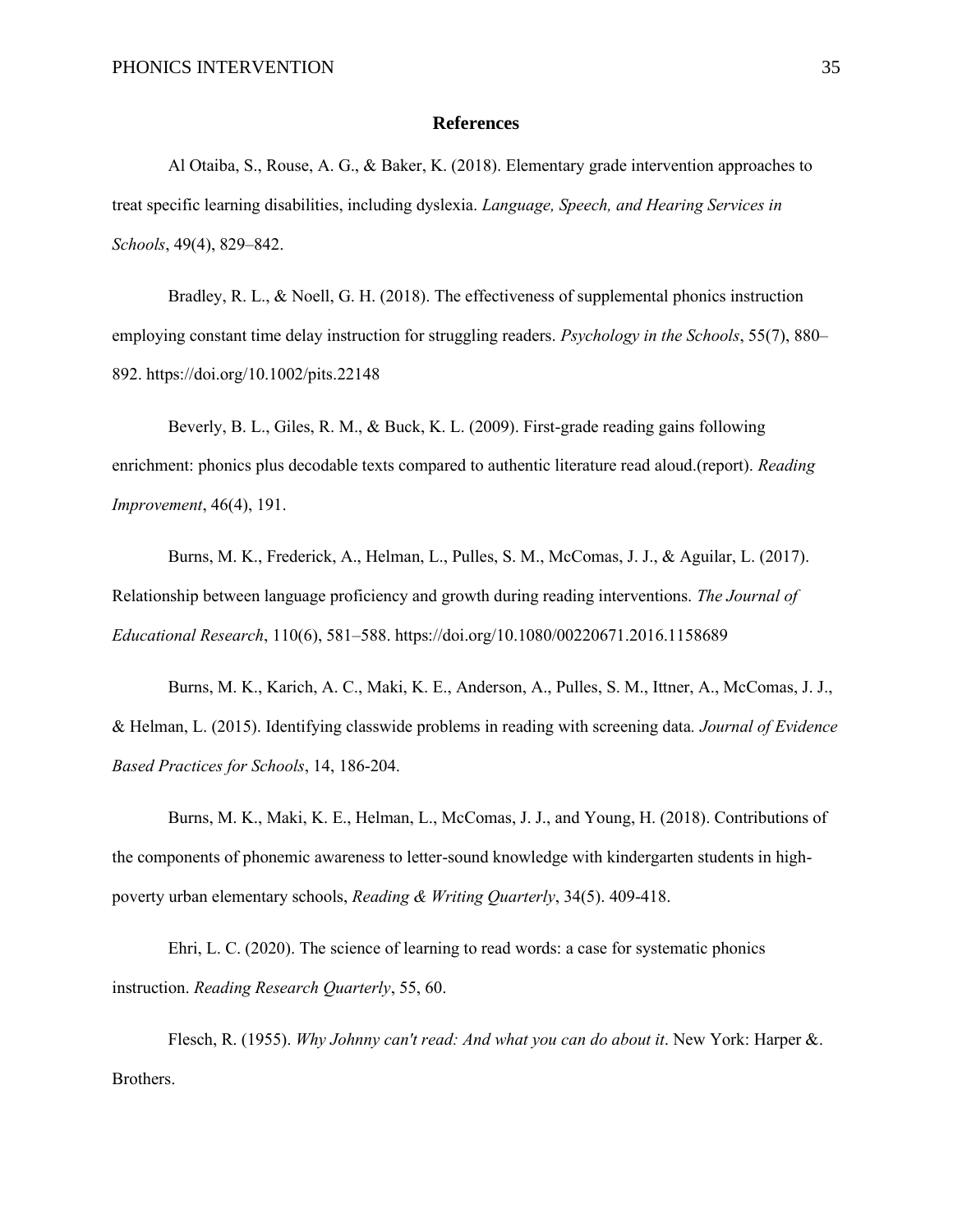Ittner, A., Helman, L., Burns, M.K., & McComas, J. (2015). Data drive these coaches. Literacy project merges school goals with teachers' learning needs. *Journal of Staff Development*, 36(2), 20-24 & 46.

McGrane, J. A., Stiff, J. C., & Hopfenbeck, T. N. (2019). The importance of early phonics improvements for predicting later reading comprehension. *British Educational Research Journal*, 45(6), 1220–1234.

Merriam-Webster. (n.d.). Whole language. In Merriam-Webster.com dictionary. Retrieved February 24, 2021, from https://www.merriam-webster.com/dictionary/whole%20language

Minnesota Center for Reading Research. (2018). Our story. Retrieved March 07, 2021, from https://presscommunity.org/about-us/our-story/

Richland, K. (2020, October 19). Dyslexia and systematic phonics instruction. Retrieved February 28, 2021, from https://pridereadingprogram.com/dyslexia-and-systematic-phonics-instruction/

Roberts, T. A., & Meiring, A. (2006). Teaching phonics in the context of children's literature or spelling: influences on first-grade reading, spelling, and writing and fifth-grade comprehension. *Journal of Educational Psychology*, 98(4), 690–713

Robinson, J. M. (2018). Evaluation of teaching methods to improve reading performance of english language learners. *Journal for the Advancement of Educational Research International*, 12(1), 25–33.

Scanlon, D. M., & Anderson, K. L. (2020). Using context as an assist in word solving: the contributions of 25 years of research on the interactive strategies approach. *Reading Research Quarterly*, 55, 34.